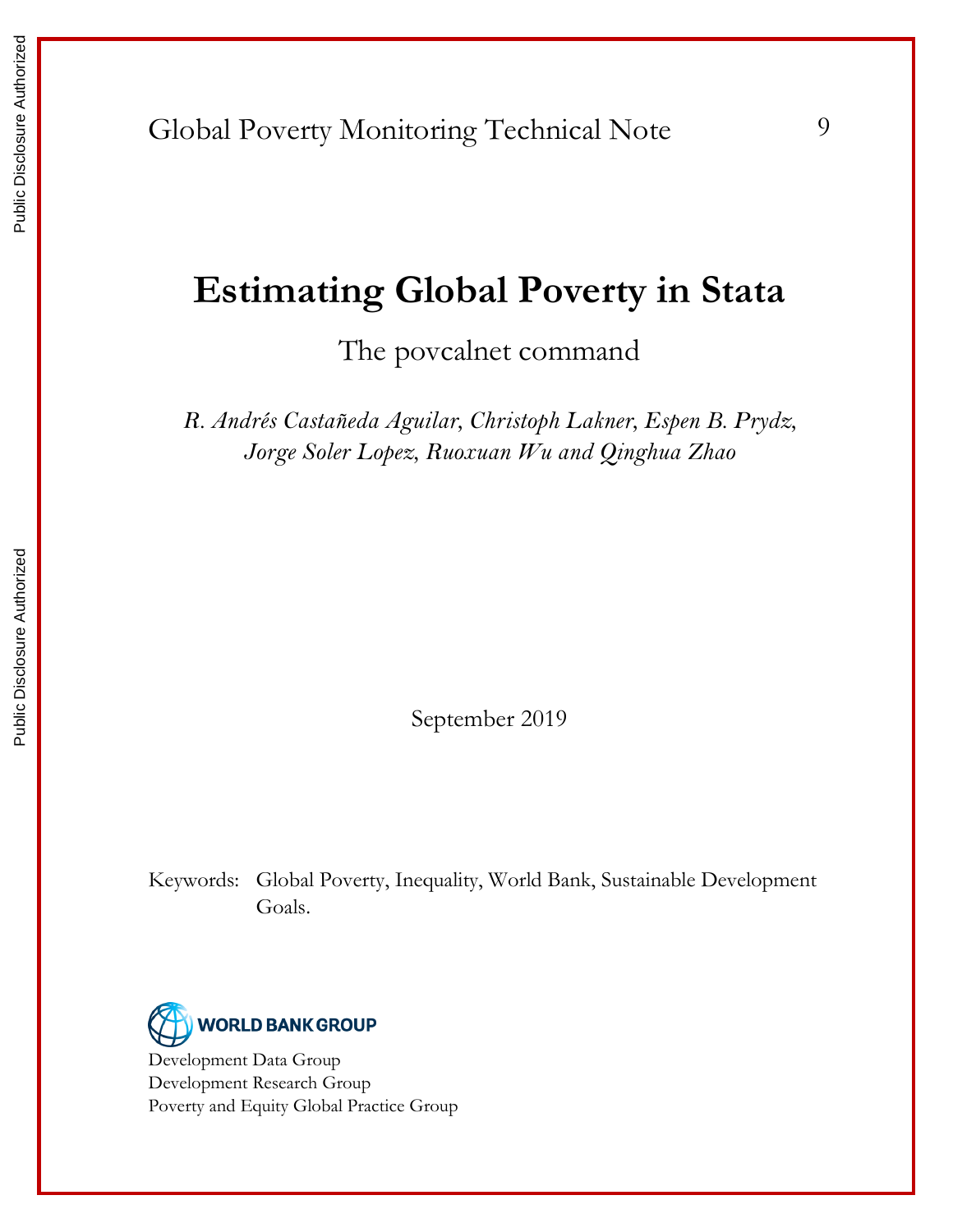## **Abstract**

This note describes how poverty measures reported by the World Bank can be replicated using the Stata command **povcalnet**. Users can estimate poverty at any poverty line for the world, regions or sets of countries, by directly querying the World Bank's database of household surveys. The command also retrieves inequality statistics provided by the database.

All authors are currently affiliated with the World Bank, or have previously been. Corresponding author: [acastanedaa@worldbank.org.](mailto:acastanedaa@worldbank.org) The authors would like to thank Joao-Pedro Azevedo, Francisco Ferreira, Tony Fujs, Dean Jolliffe, Aart Kraay, Kihoon Lee, Daniel Mahler, Minh Cong Nguyen, Marco Ranaldi and Prem Sangraula, as well as seminar participants at the World Bank, for comments received on earlier versions of this code and this note. This note has been cleared by Francisco Ferreira.

The Global Poverty Monitoring Technical Note Series publishes short papers that document methodological aspects of the World Bank's global poverty estimates. The papers carry the names of the authors and should be cited accordingly. The findings, interpretations, and conclusions expressed in this paper are entirely those of the authors. They do not necessarily represent the views of the International Bank for Reconstruction and Development/World Bank and its affiliated organizations, or those of the Executive Directors of the World Bank or the governments they represent. Global Poverty Monitoring Technical Notes are available at [http://iresearch.worldbank.org/PovcalNet/.](http://iresearch.worldbank.org/PovcalNet/)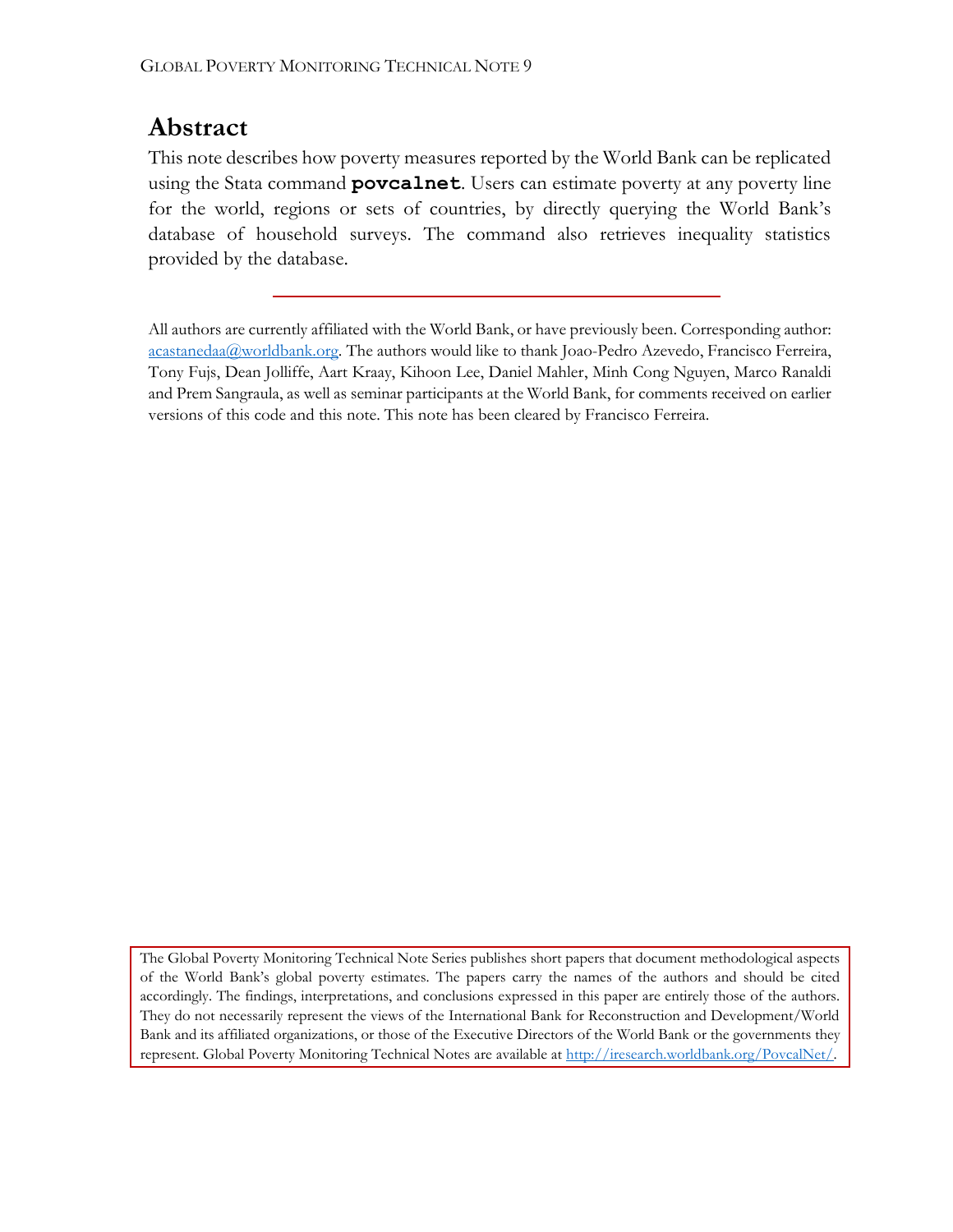### 1 Introduction

PovcalNet reports the World Bank's official global, regional and country-level poverty estimates.<sup>1</sup>It is not only a source of information on countries' trajectories towards the Sustainable Development Goals, as well as the earlier Millennium Development Goals, but also an important public resource for researchers, international organizations, national governments, journalists and civil society to track indicators of poverty and inequality for countries at all stages of development.

PovcalNet is an interactive computational tool that allows users to estimate poverty at any poverty line, and for individual countries or groups of countries, by querying the World Bank's database of household surveys. Default estimates are provided at several poverty lines, but users are free to choose their own poverty line.<sup>2</sup> Using PovcalNet, it can be shown for example that in 2015, half of the world's population lived on less than \$6.17 per person per day. Finally, users can modify assumptions made by the World Bank, such as the use of the 2011 purchasing power parity (PPP) exchange rates for international price comparisons.

The main method for accessing PovcalNet has been through its web interface at <http://iresearch.worldbank.org/PovcalNet/home.aspx>. The website is based on a web API, as explained in more detail in Zhao (2018). This means that every query to the PovcalNet website (e.g. estimate the poverty headcount ratio at \$2 per day in Bangladesh in 2016) generates a URL that returns the results in a machine-readable format.<sup>3</sup> In this paper we present the Stata command povcalnet, which calls the PovcalNet API (where all computations occur) and loads the results directly into Stata. It offers the same functionality as the web interface, but presents a major improvement to the usability of PovcalNet for Stata users.4 This allows for simple merging with other Stata datasets or the application of custom assumptions. For example, the PovcalNet data can then be easily combined with the World Development Indicators, which can be queried directly into Stata using the wbopendata command.<sup>5</sup>

http://iresearch.worldbank.org/PovcalNet/PovcalNetAPI.ashx?C0=BGD\_3&PL0=2&Y0=2016&format=csv

<sup>1.</sup> The term country, used interchangeably with economy, does not imply political independence but refers to any territory for which authorities report separate social or economic statistics.

<sup>2.</sup> As stated on the PovcalNet website, the tool has been primarily designed for the public replication of the World Bank's poverty estimates at the widely used international poverty lines, including \$1.9 a day and \$3.2 a day (in 2011 PPP). It should be noted that estimates of the densities near the bottom and top tails of the distribution could be less precise, so users should bear this in mind when setting their own poverty lines. For example, a sizable literature has shown that the coverage of household surveys tends to be incomplete at the top tail (see World Bank (2016), p. 80 for a summary).

<sup>3.</sup> For example, the following URL returns the poverty headcount ratio at \$2 per day in Bangladesh in 2016 (in .csv format):

<sup>4.</sup> Zhao (2018) describes how to call the API from R, and download the results into Excel. An R package with the same features as the povcalnet Stata command is available in CRAN (install.packages("povcalnetR")).

<sup>5.</sup> The coding of povcalnet closely follows wbopendata, developed by Joao-Pedro Azevedo.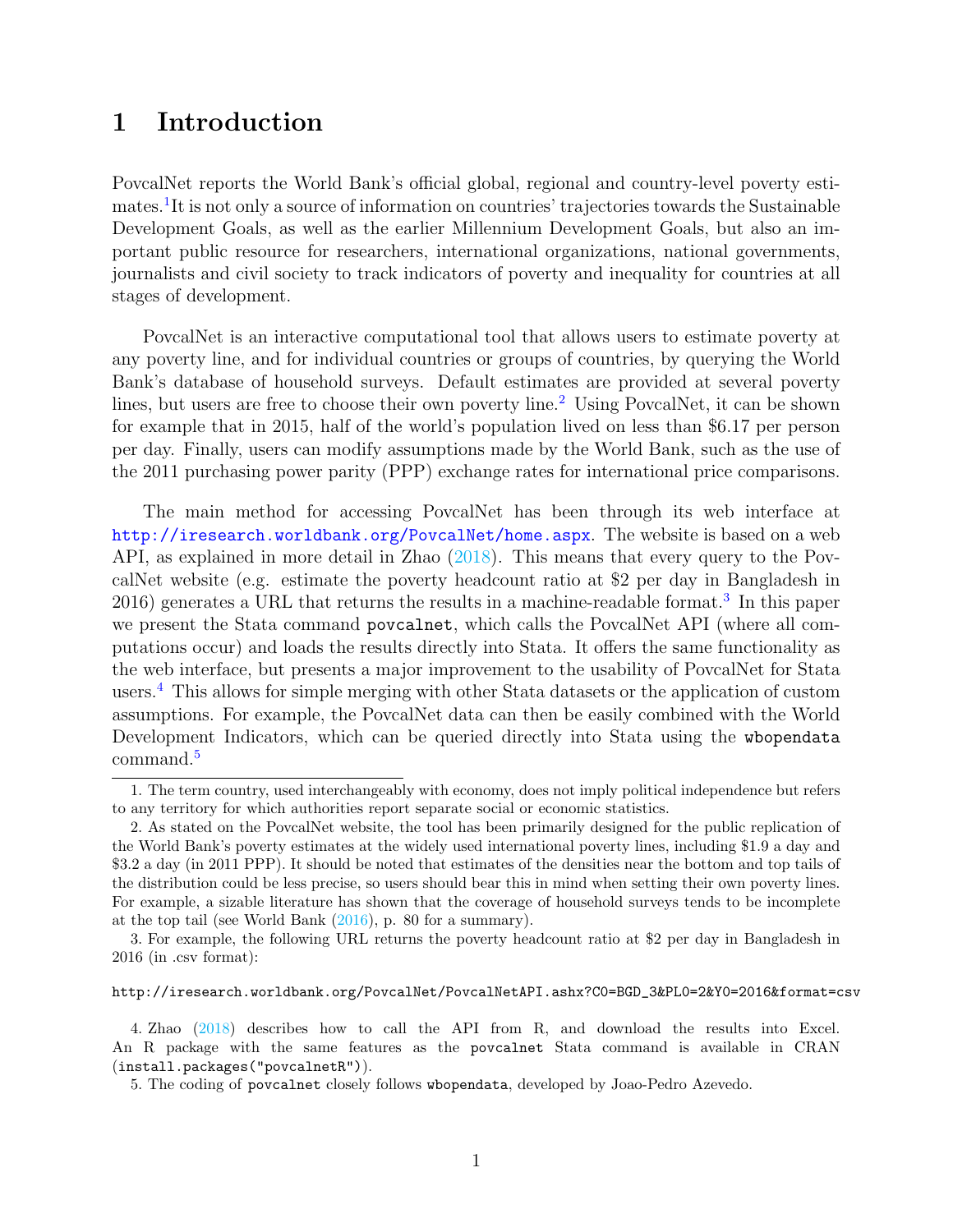This short paper is structured as follows. Section 2 provides a general description of the PovcalNet tool. The povcalnet Stata command is introduced in Section 3. Section 4 illustrates the use of the povcalnet command with several examples, and Section 5 concludes.

### 2 PovcalNet

PovcalNet reports the World Bank's official global, regional and internationally comparable country-level poverty estimates. These estimates are also published in the [World Develop](https://data.worldbank.org/products/wdi)[ment Indicators](https://data.worldbank.org/products/wdi) and the [Poverty and Equity Data Portal,](http://povertydata.worldbank.org/poverty/home/) as well as the biennial Poverty and Shared Prosperity report (World Bank (2016) and World Bank (2018a)). PovcalNet is managed jointly by the Data and Research Groups within the World Bank's Development Economics Division. It draws heavily upon a strong collaboration with the Poverty and Equity Global Practice, which is responsible for gathering and harmonizing the underlying survey data.

PovcalNet reports two types of estimates: [1] survey-year estimates, directly from surveys available, and [2] reference-year estimates, which align survey estimates to common referenceyears for global and regional aggregations. Since many countries do not have household surveys every year, it is necessary to extrapolate or interpolate the welfare aggregate(s) of the closest survey year(s) to a common point in time (i.e., reference year) in which poverty can be estimated across all countries. These extrapolations and interpolations to the reference years use growth rates from national accounts to project forward (backward) the welfare aggregate. The reference-year estimation thus requires additional assumptions. In particular, it assumes that the growth in the survey mean can be approximated by growth in national accounts, and that all parts of the distribution grow at the same rate. Further details on the World Bank's global poverty measurement methodology are provided in Jolliffe et al. (2015) (Chapter 6) and World Bank (2018a) (Data Appendix).

In sum, reference year estimates are appropriate for examining regional and global aggregates. For comparing trends for a particular country over time, users are advised to use survey-year estimates. Furthermore, inequality estimates are only reported for survey years, since the reference-year extrapolations assume distribution-neutrality. The defaults built into the PovcalNet web interface recognize this: aggregations over regions or sets of countries are only possible when a reference-year is selected, whereas queries at the country level return survey-year estimates by default. The povcalnet command mimics this functionality.

PovcalNet reports the following poverty measures at the poverty line chosen: headcount ratio, poverty gap, squared poverty gap and Watts index. For inequality measures, the Gini index, mean log deviation and decile shares are reported. The underlying welfare aggregate is

<sup>6.</sup> Welfare aggregates are income or consumption depending on data availability in each country. When both measures are available in the same year, PovcalNet uses consumption in the regional and global poverty aggregates, while reporting the survey-year estimates for both measures. World Bank (2018a) (Data Appendix) discusses the important differences between poverty measures based on consumption or income.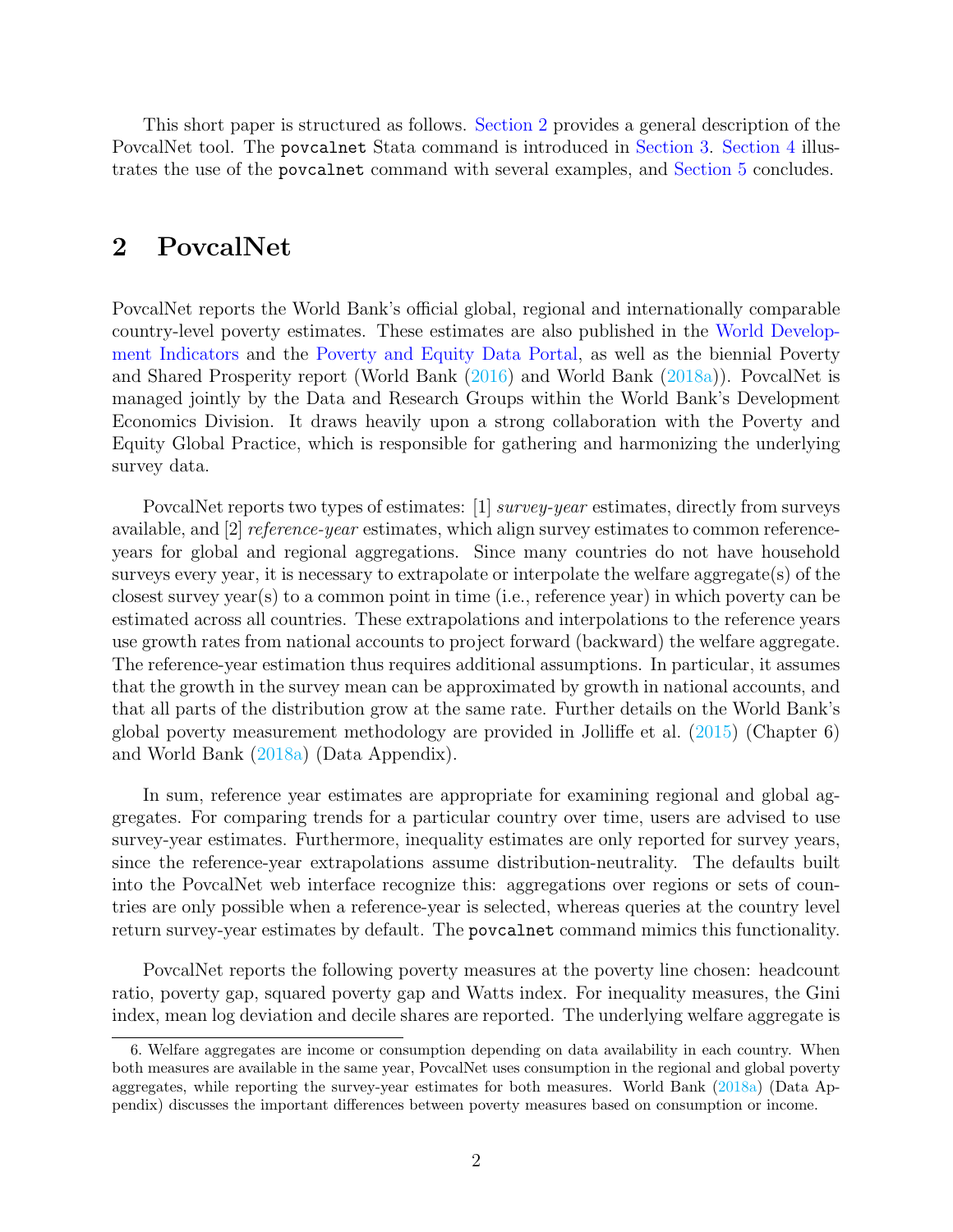per capita household income or consumption expressed in 2011 PPP-adjusted USD.6 Poverty lines are expressed in daily amounts, while means and medians are monthly.

PovcalNet uses unit-record (micro) survey data whenever possible. For country-years without access to the complete micro data, grouped data, such as deciles or ventiles, are used in combination with a parametric Lorenz curve. This applies particularly to the earlier years and continues to apply to some countries with limited access to micro data, such as China. The PovcalNet website provides further details and documentation on the methodology and data sources underpinning PovcalNet.

### 3 The povcalnet command

The povcalnet command allows Stata users to compute poverty and inequality indicators for more than 160 countries in the World Bank's database of household surveys. It replicates the functionality of the [website interface,](http://iresearch.worldbank.org/PovcalNet/home.aspx) while offering a more convenient means of access for Stata users.

#### 3.1 Syntax

The syntax for povcalnet is the following:

```
povcalnet [subcommand], [country(country list | all) region(region list | all)
   year(numlist | all | last) youline(numlist) aggregatefillgaps ppp(\#)] coverage(national | urban | rural)
```
#### 3.2 Basic use

The povcalnet command executed by itself retrieves the poverty headcount at \$1.9 a day for all the surveys available in the PovcalNet server. As explained in more detail in the next section, executing povcalnet by itself is equivalent to

povcalnet, countries (all) year (all) povline (1.9)

Options countries(), years(), and region() are used by the povcalnet command to create the appropriate API query which includes only the relevant countries, years and regions. In other words, povcalnet does not query the entire database every time the API is called. Thus,

```
povcalnet , clear
keep if (countrycode == "ARG" & year == "2015")
```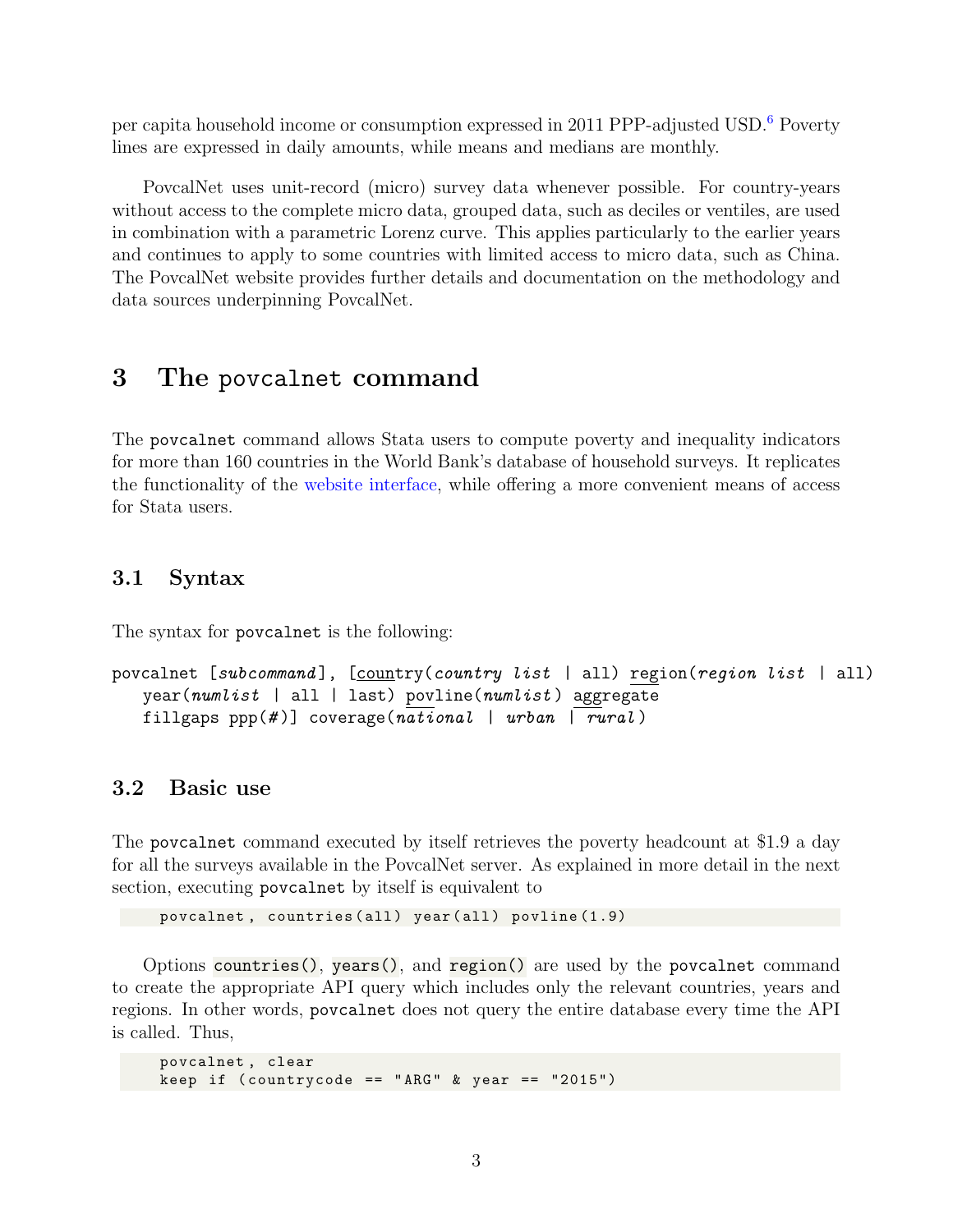is equivalent to

povcalnet, country (ARG) year (2015) clear

Yet, the second option is not only less verbose, but also more efficient and faster.

### 3.3 Main options

country(country list, all) | region(region list, all): Specifies the country (or economy) or region for the request. See Annex 1 for a list of economies and regions, and their three-letter country code used by PovcalNet. Users can specify either country or region, but not both. Annex 1 also includes the regional classification used by Povcal-Net. In brief, "Other High Income" includes mostly high-income countries (see p. 152 of World Bank (2018a) for a list, as well as the PovcalNet website); all other economies are included in geographic regions, as defined by the World Bank.

For example, povcalnet, country("ALB") retrieves the default estimates for all the surveys available in Albania. Similarly, povcalnet, country(COL ARG IND MEX) retrieves information for Colombia, Argentina, India and Mexico. Note that Mexico has surveys that use income and consumption, so both types welfare are included in the output.

When specifying a region, all countries belonging to that region are returned. For example calling povcalnet, region(LAC) will return all countries in Latin America and the Caribbean for all the years available in each country.

Notice that providing region(all) and country(all) will return the same output, loading all countries in the PovcalNet database for the specified year(s).

year(*numlist* | all| last): Specifies the year(s) for the selected countries or regions. Four-digit years are required. Multiple years need to be separated by spaces. The option all is a shorthand for calling all surveys available in each country. all is also the default value of option years(). Option last downloads the latest available year in each country.

Following the example above, povcalnet, country(COL ARG IND MEX) year(2010) limits the results to 2010. Since India does not have a survey in 2010, no result is reported for India. Mexico, in contrast, has both an income and a consumption survey in 2010, which are reported as two lines of output. Similarly, povcalnet, country("ALB") year("2002 2030") yields results for 2002 and not for 2030. When no surveys are available for the years requested (e.g., povcalnet, country("ALB") year(2030)), povcalnet yields an error.

povline( $numlist$ ): The poverty line(s) for which poverty will be calculated. When selecting multiple poverty lines, users must use less than 4 decimal precision and separate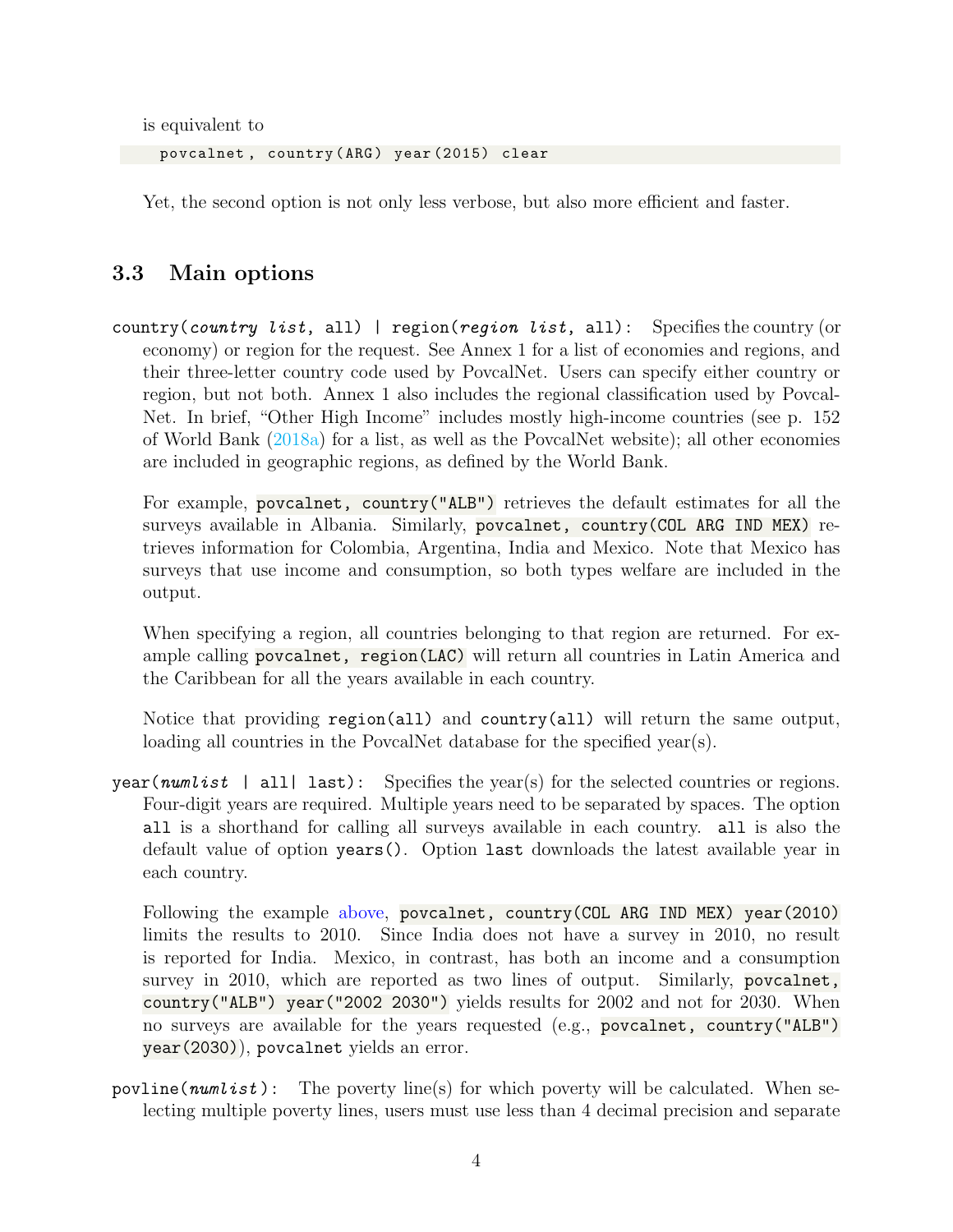each line with a space. If left empty, the default poverty line of \$1.9 per day is used. Poverty lines are expressed in 2011 PPP-adjusted USD per capita per day.

For example, povcalnet, country ("ALB CHN") povline (5 10) estimates poverty headcounts for all the years available in Albania and China at \$5.0 and \$10.0 a day.

### 3.4 Reference-year options

So far, the options explained above refer the estimates at the survey-year level. In this section, we present the main functions to calculate global and regional aggregate poverty measures. Recently, the World Bank has been adding a reference year every two years. At the time of writing, the reference years available are 1981, 1984, 1987, 1990, 1993, 1996, 1999, 2002, 2005, 2008, 2010, 2011, 2012, 2013 and 2015.

fillgaps: Loads all country-level estimates that are used to create the aggregates in the reference years. In other words, fillgaps requests the underlying data to do the aggregation in option aggregate. Only reference years (see list above) can be combined with the fillgaps option. It is important to note that countries without a survey in the reference year are extrapolated or interpolated using national accounts growth rates, as described above (also see chapter 6 in Jolliffe et al. (2015)). Therefore, changes at the country-level from one reference year to the next need to be interpreted carefully and may not be the result of a new household survey.

In contrast to the example above, povcalnet, country(COL MEX ARG IND) year(2010) fillgaps presents only one observation for Mexico because the consumption survey is used in the aggregation. Three observations are reported for India because its 2010 national estimate is aggregated from the urban and rural estimates, which are interpolated separately.

aggregate: Calculates aggregated poverty measures as the population-weighted average of the countries requested by the user. For example, povcalnet, country(col idn vnm egy tur zaf) year(2010 2015) aggregate estimates the aggregated poverty measures for the CIVETS countries (Colombia, Indonesia, Vietnam, Egypt, Turkey and South Africa) for 2010 and 2015: Since this aggregation of countries is specific to the user's request, the region variable will be labelled as "XX". Users can choose any set of countries for aggregation.

If option country(all) is combined with option aggregate, povcalnet executes instead povcalnet wb, which returns the default global aggregates used by the World Bank as explained in more detail in the next section. In contrast, to aggregate all countries in a particular reference year, users need to list them all in the country(all) option. One way to do so is as follows:

```
povcalnet info , clear
levelsof country_code, local (all) clean
```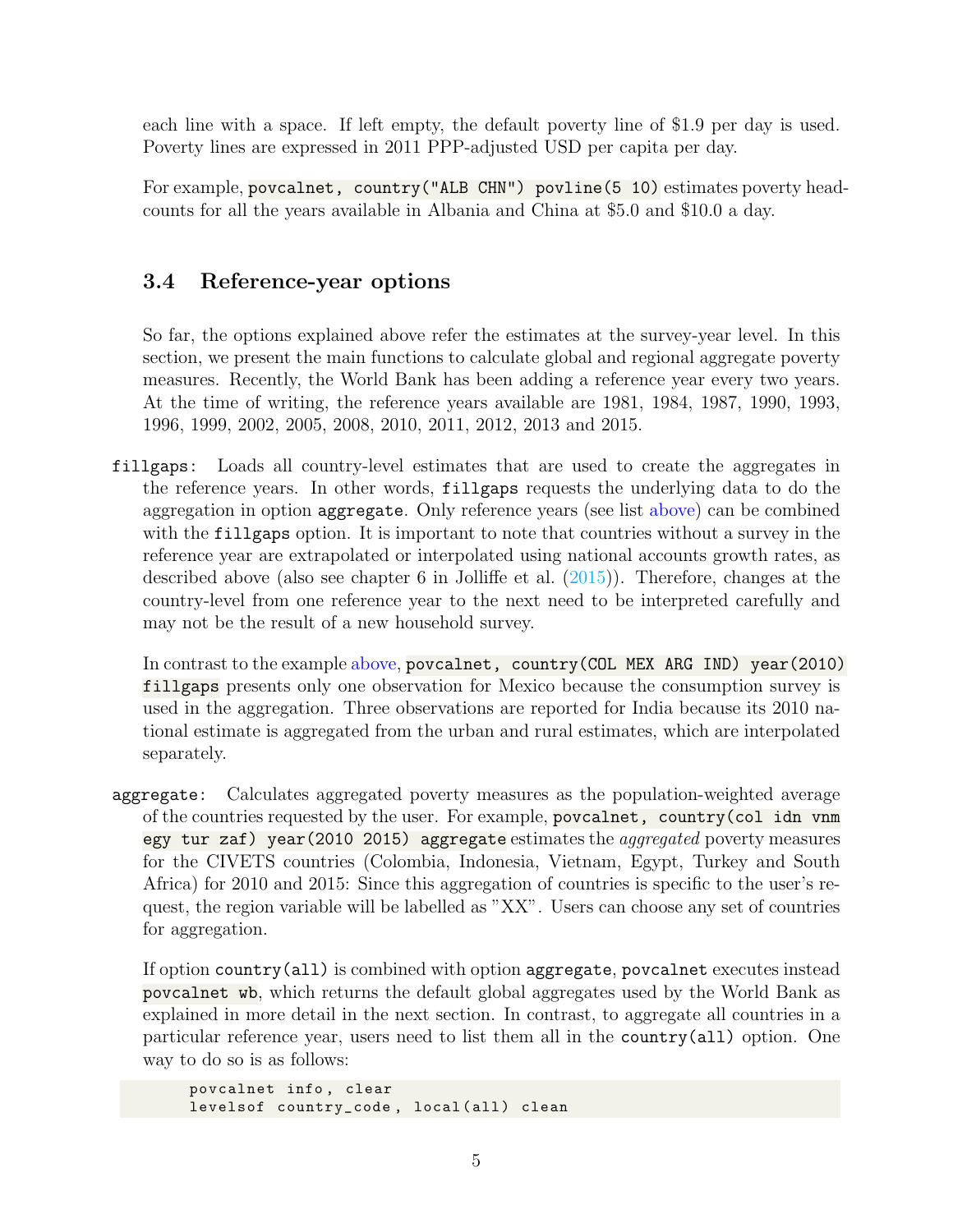As explained in more detail below, the World Bank's global aggregation is estimated as a population-weighted average of the regional headcount ratios. The regional population weights include countries without any household survey data, while the regional headcount ratios are estimated over those countries in the region that have survey data. In other words, the World Bank aggregation assumes that the headcount ratio in the missing countries equals the regional average. In contrast, aggregating over country(all) estimates a global aggregate over only those countries that have a household survey.

### 3.5 Sub-commands

povcalnet provides several tools for the convenience of the user. These features are invoked through sub-commands in the form povcalnet subcommand, where *subcommand* could be info, cl, wb, or test.

- povcalnet info: Returns a clickable version of the available surveys, countries and regions. Selecting countries from the menu loads the survey-year estimates. Choosing regions loads the regional aggregates in the reference years. If option clear is added, the data in memory is replaced with a PovcalNet guidance database. If option clear is not included, povcalnet preserves data in memory but displays a clickable interface of surveys availability in the results window.
- povcalnet cl: Changes combinatorial query of parameters for one-on-one correspondence of parameters. By default, povcalnet creates a combinatorial query of the parameters selected, so that the output contains all the possible combinations between country(), povline(), year(), and coverage(). Alternatively, the user may select the subcommand cl to parse a one-on-one (i.e., country by country) request. In this case, the first country listed in country() will be combined with the first element in options year(), povline(), and coverage(), and similarly with subsequent countries. If only one element is added to parameters year(), povline(), or coverage(), it would be replicated as many times as elements provided in option countries(). Option ppp() is only allowed in the one-to-one query.<sup>7</sup>
- povcalnet wb: Downloads World Bank's regional and global aggregation. This function differs from option aggregate in two way: [1] povcalnet wb uses a predefined set of countries in each region, whereas option aggregate allows users to select their own set of countries for aggregation. [2] The World Bank aggregation (queried by povcalnet wb) assumes that the poverty rate for an economy without a household survey is the regional average. This creates differences in two types of estimates: [a] When a region includes countries without a household survey, the number of poor is different between the two methods even when users query the same set of countries. The number of poor according

<sup>7.</sup> If only one element is added to option  $ppp()$ , it would be applied to all the countries in country().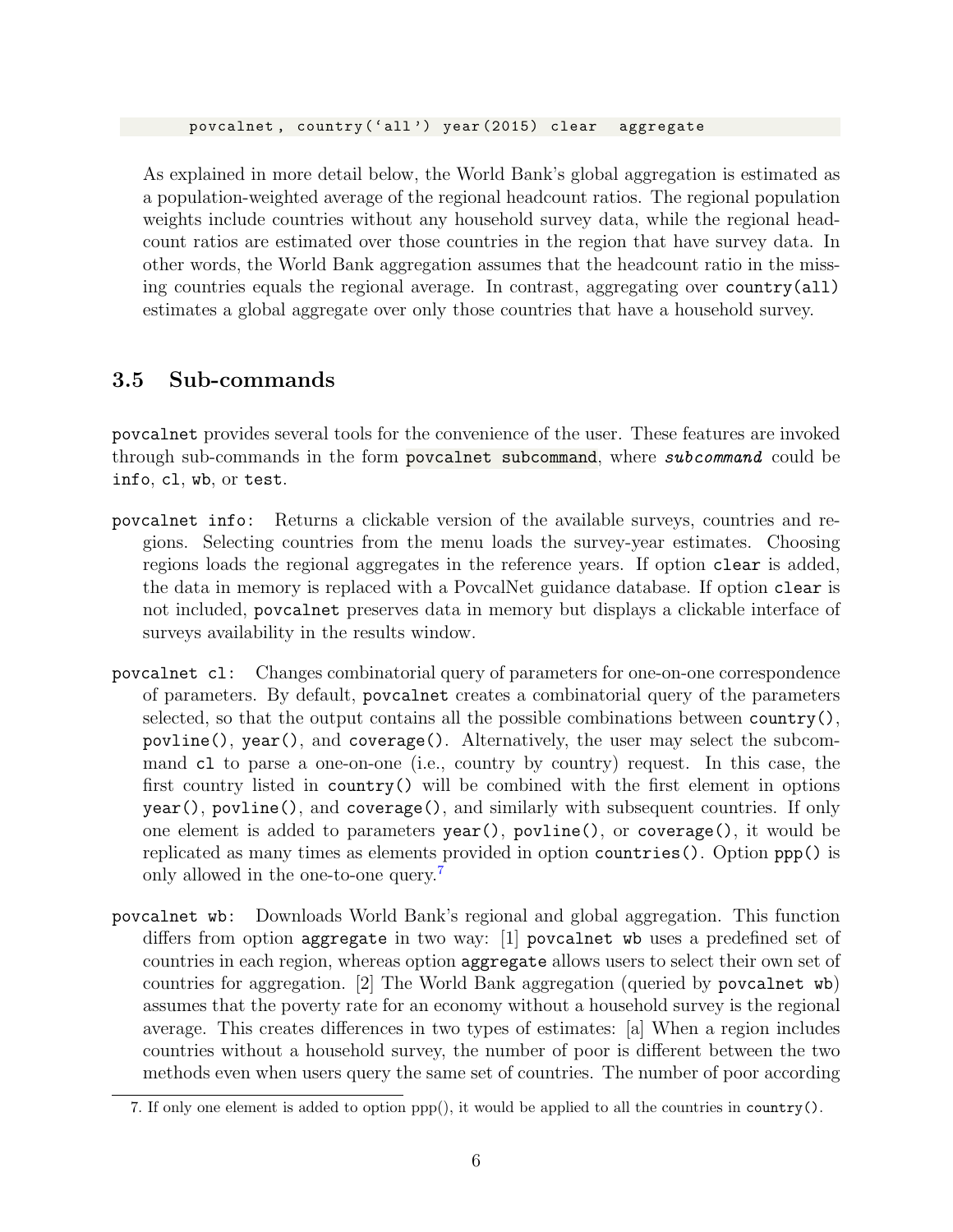to the World Bank method is obtained as the product of the region's headcount index and the total regional population (which includes the population of countries without any household survey). In contrast, when using aggregate, the number of poor is the product of the region's headcount index and the total population of the economies included in the aggregation. [b] In computing the poverty estimates for the world, the World Bank aggregation takes the population-weighted average of the regional estimates. Each region is weighted using the total regional population, including the population of countries without any household survey. Countries without a survey are thus implicitly assigned the regional poverty rate. In contrast, when using the option aggregate, only countries with a survey are considered (which are then weighted by their population).

povcalnet test: Executes the last query in the default internet browser regardless of whether povcalnet fails. It is useful for testing the query independently of the performance of the povcalnet command. For instance, the poverty headcount of all the survey years available for Colombia is downloaded with the first command line of the code below. The second line executes the same query in the internet browser for testing purposes.

povcalnet, countr (COL) clear povcalnet test

#### 3.6 Other options

 $ppp(\#):$  (seldom used) allows the specification of an alternative PPP exchange rate. The default is the 2011 PPP exchange rate for private consumption, as explained in Atamanov et al. (2018). Altering the PPP with this option only works with one country selected at a time.

clear: Replaces data in memory.

#### 3.7 Returned values

povcalnet stores the following results in  $r()$ . Suffix  $\pm$  refers to the number of poverty lines included in povlines():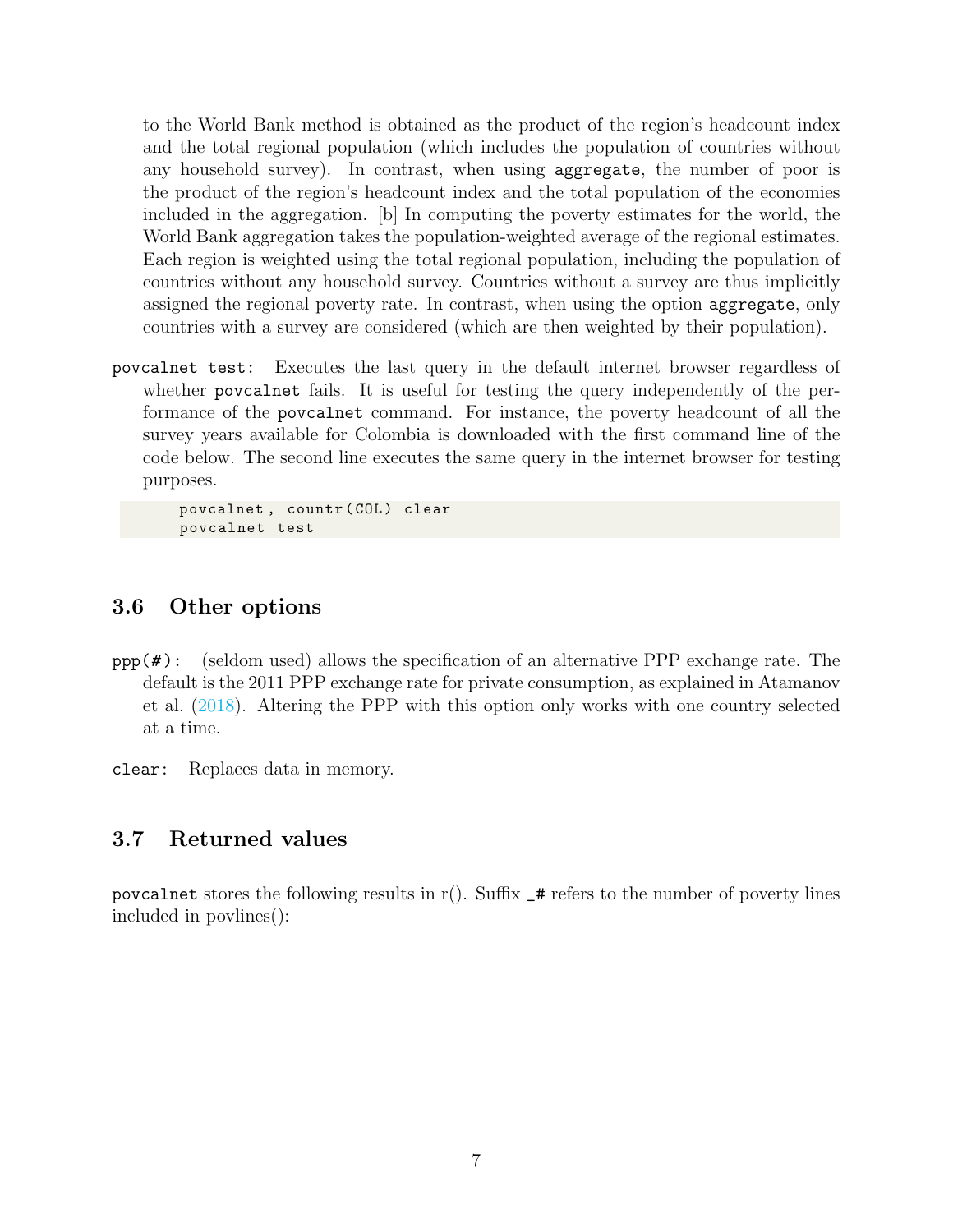| queries           |                                                                                               |  |  |  |  |
|-------------------|-----------------------------------------------------------------------------------------------|--|--|--|--|
| $r$ (query_ys_#)  | Years queried                                                                                 |  |  |  |  |
| $r$ (query_pl_#)  | Poverty lines queried                                                                         |  |  |  |  |
| $r$ (query_ct_#)  | Countries and coverages queried                                                               |  |  |  |  |
| $r$ (query_ds_#)  | Whether aggregation was used                                                                  |  |  |  |  |
| $r$ (query_#)     | Concatenation of the queries above                                                            |  |  |  |  |
| API parts         |                                                                                               |  |  |  |  |
| $r$ (server)      | Protocol $(\text{http://})$ and server name                                                   |  |  |  |  |
| $r(site_name)$    | Site names                                                                                    |  |  |  |  |
| r(handler)        | Action handler                                                                                |  |  |  |  |
| r(base)           | Concatenation of server, site name, and handler                                               |  |  |  |  |
| additional info   |                                                                                               |  |  |  |  |
| $r$ (queryfull_#) | Concatenation of base and query_# by "?"                                                      |  |  |  |  |
| r(np1)            | Number of poverty lines                                                                       |  |  |  |  |
| pcn_query         | Global with query information in case povcalnet fails.<br>disp " $\{pcn_query\}$ " to display |  |  |  |  |
|                   |                                                                                               |  |  |  |  |

#### 3.8 Installation

The official and stable version of the povcalnet command is available at the Boston College Statistical Software Components (SSC) archive, by typing ssc install povcalnet in the command window of Stata.8

In addition, the development version, which includes the latest updates and features, can be found at the World Bank Github repository, [worldbank/povcalnet.](https://github.com/worldbank/povcalnet) 9 We highly recommend the use of the development version, even though it is not as stable as the version on SSC. This is because the development version is being updated and improved as bugs and issues are discovered. In order to efficiently download this version from Github, we recommend the use of the github Stata command developed by E. F. Haghish. The user may execute the following lines in Stata.

```
net install github , from (" https :// haghish . github . io / github /")
github install worldbank / povcalnet
```
<sup>8.</sup> There is also a parallel package in R available in CRAN with the same features as the povcalnet Stata command (install.packages("povcalnetR"))

<sup>9.</sup> Comments, suggestions, and pull requests are welcome at any time.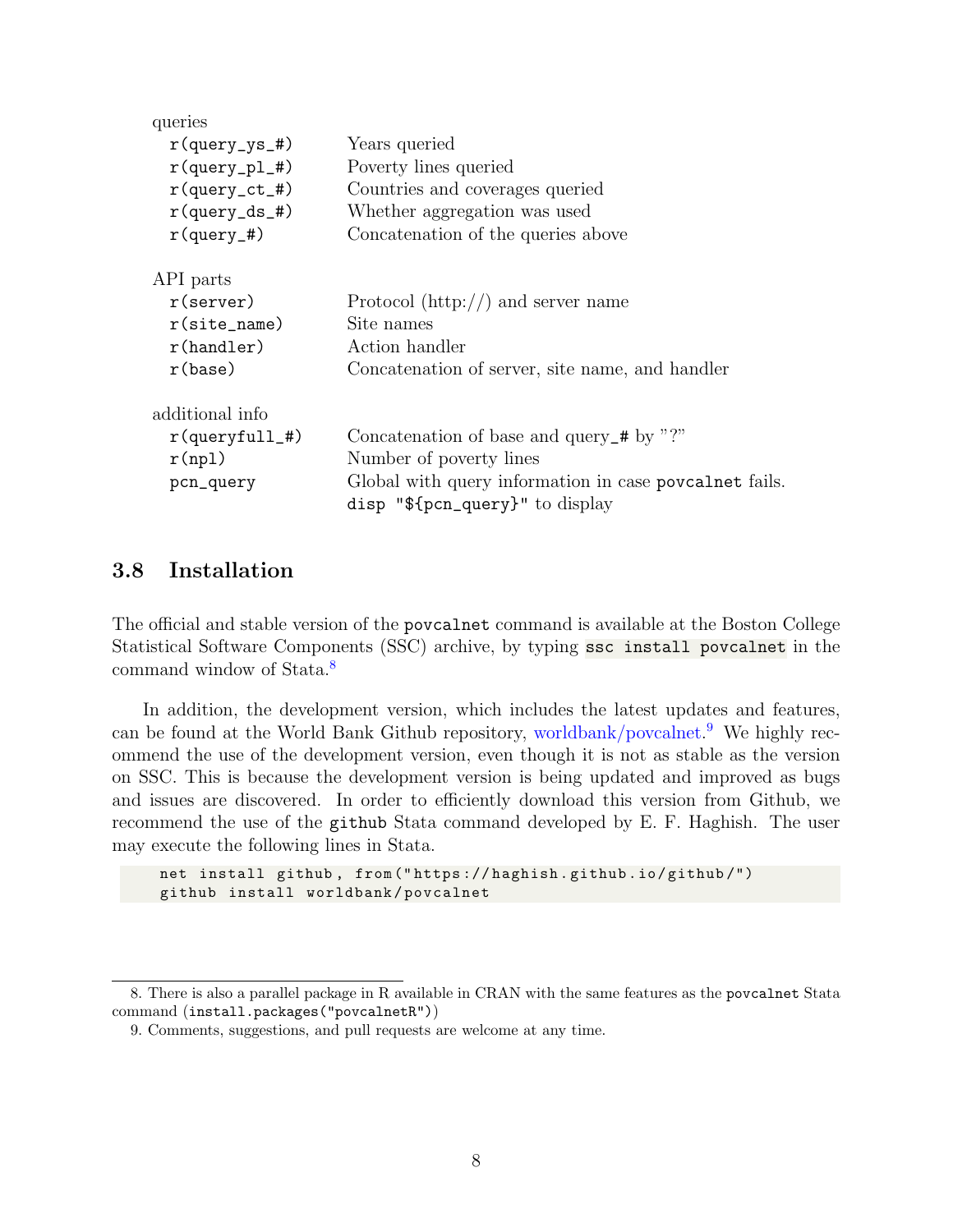### 4 Empirical applications

The examples below are intended to present both the scope of the povcalnet command and the most recent figures on global poverty as estimated by the World Bank. The Stata code for the figures is provided in the annex.

#### 4.1 Baseline poverty estimates for reference years

The first example shows how to obtain the global estimates of extreme poverty at the international poverty line (IPL) of \$1.9 per day in the reference years. Figure 1 (see the code given in povcalnet\_examples example01) plots the trend in the global poverty rate and the number of poor between 1990 and 2015. In 2015, the latest available reference year, 10% of the world's population, or 734 million people, lived below the IPL. There is considerable variation in the poverty rate across regions; e.g. 41.4% of the population in Sub-Saharan Africa lives below the IPL, compared with 2.3% in East Asia.

Figure 1 shows considerable progress in reducing the number of people in extreme poverty from 1.9 billion in 1990 to 734 million in 2015. This reduction in the poverty count has been achieved despite an increase in the world population by more than 2 billion people over this period (see discussion in World Bank (2018a)). In terms of the poverty rate, the share of the global population below the IPL dropped from a third in 1990 to a tenth in 2015.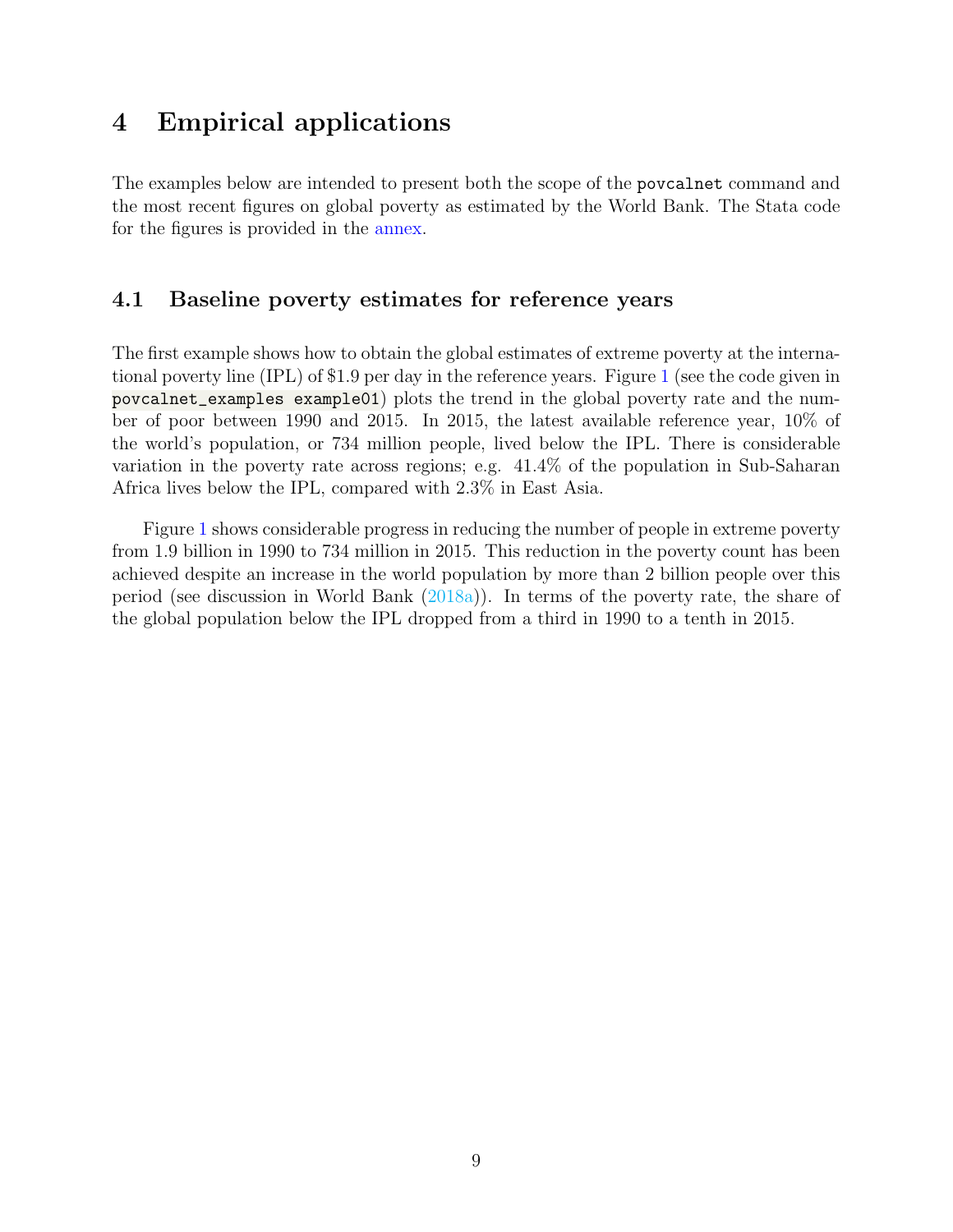

Figure 1: Global Poverty Trends 1990-2015

Similarly, the number of poor people by region can easily be shown as in Figure 2 (see code in povcalnet\_examples example02). In 2015, Sub-Saharan Africa accounted for more than half of the global poor, and together with South Asia for more than 85 percent. It is clear that the reduction in global poverty was driven by rapid progress in East Asia. In recent years, the number of poor has also fallen steadily in South Asia. This stands in sharp contrast with Sub-Saharan Africa, where the total number of poor people has actually been increasing over time. As discussed in World Bank (2018a), this shift in the geography of global poverty from high-growth (East Asia and recently South Asia) to low-growth (Sub-Saharan Africa) regions also implies a likely slowdown in the future reduction of global poverty.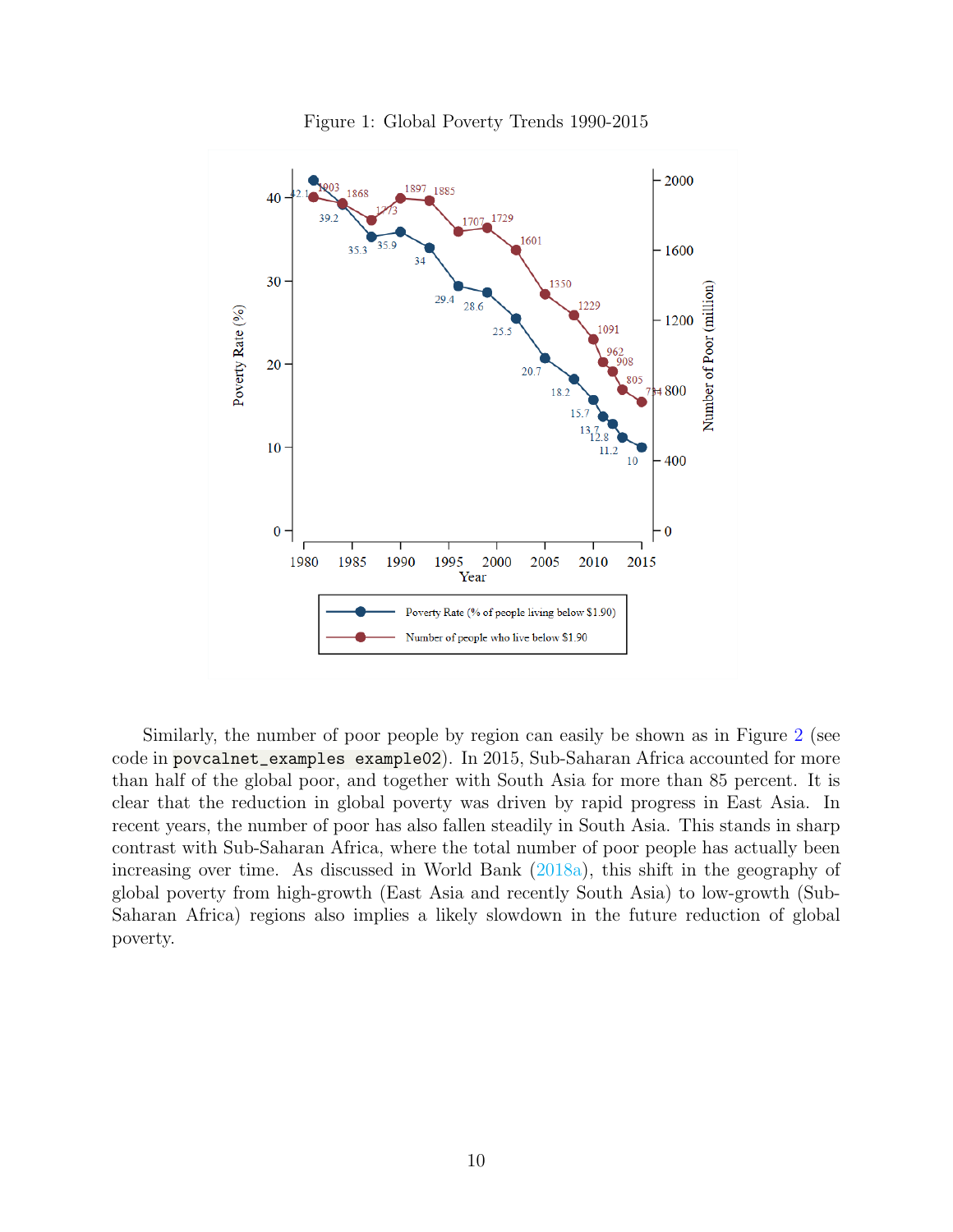

Figure 2: Number of Poor People, by Region

### 4.2 Estimation with user-specified poverty lines

A key feature of PovcalNet is the ability to estimate poverty at any line. For example, povcalnet, region(lac) year(last) povline(3.2 5.5 15) loads the latest survey year for all countries in Latin America and the Caribbean, for three different poverty thresholds. With a few additional modifications that are explained in povcalnet\_examples example03, the distribution of population across three classes—namely, the poor (at two poverty lines), the vulnerable, and the middle class—can be illustrated as in Figure 3. Following World Bank (2018b), the middle class is defined as living on more than \$15 per person per day.

Uruguay has the largest middle class, while Honduras has the smallest. In Colombia and the Dominican Republic, a similar share of the population can be considered middle class, although poverty is considerably higher in Colombia than in the Dominican Republic (27.6% vs. 19.9%, combining the headcount ratios at the two poverty lines). This is consistent with Colombia experiencing greater inequality than the Dominican Republic (for instance, the Gini index in 2017 is 49.7 in Colombia, compared with 45.7 in the Dominican Republic in 2016).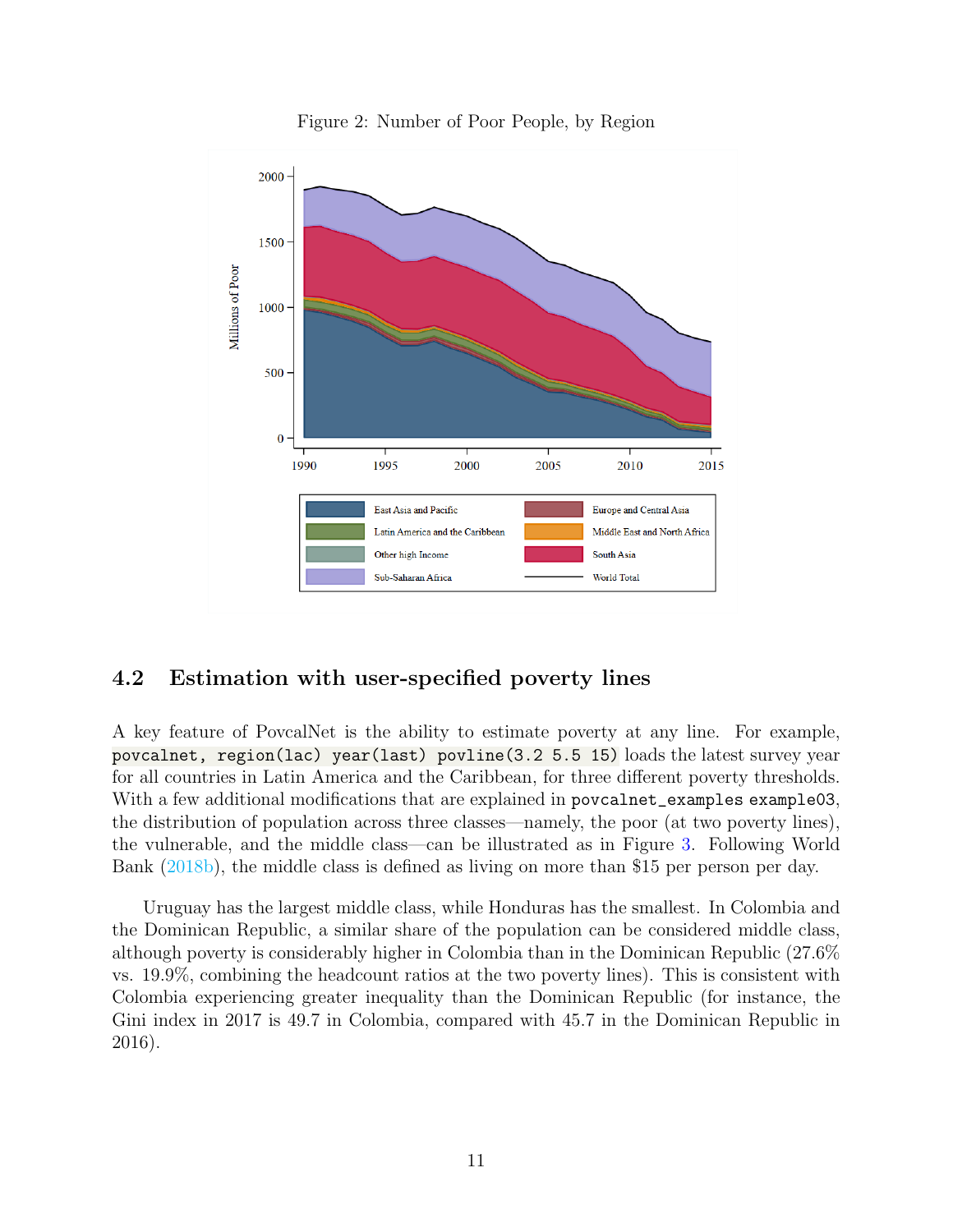

Figure 3: Income Distribution in Latin America and the Caribbean, by Country

Figure 3 above uses the latest survey year estimates, which are from 2017 in most countries, but from 2014 and 2016 for some countries.<sup>10</sup> To compare across countries in the same reference year, users need to query the reference year estimates instead. The command line povcalnet, region(lac) year(last) povline(3.2 5.5 15) fillgaps returns the country estimates that have been lined-up to 2015 (the latest reference year).  $\frac{11}{11}$ 

### 4.3 Measures of inequality

PovcalNet reports several measures of inequality, such as the Gini index, the mean log deviation and the income or consumption shares of the decile groups. Inequality measures are only reported in the survey years, since the reference year estimation assumes distributionneutral growth. Querying

povcalnet, country(chl gha tgo) year(all) clear

<sup>10.</sup> Figure 3 includes only countries that had an income survey in 2014 or later. For most countries in the region, the last survey in PovcalNet is from 2017. For the Dominican Republic, Mexico and St. Lucia, the latest surveys are in 2016, and for Guatemala and Nicaragua in 2014.

<sup>11.</sup> The latest reference year estimate available for Venezuela is for 2013 due to the unavailability of national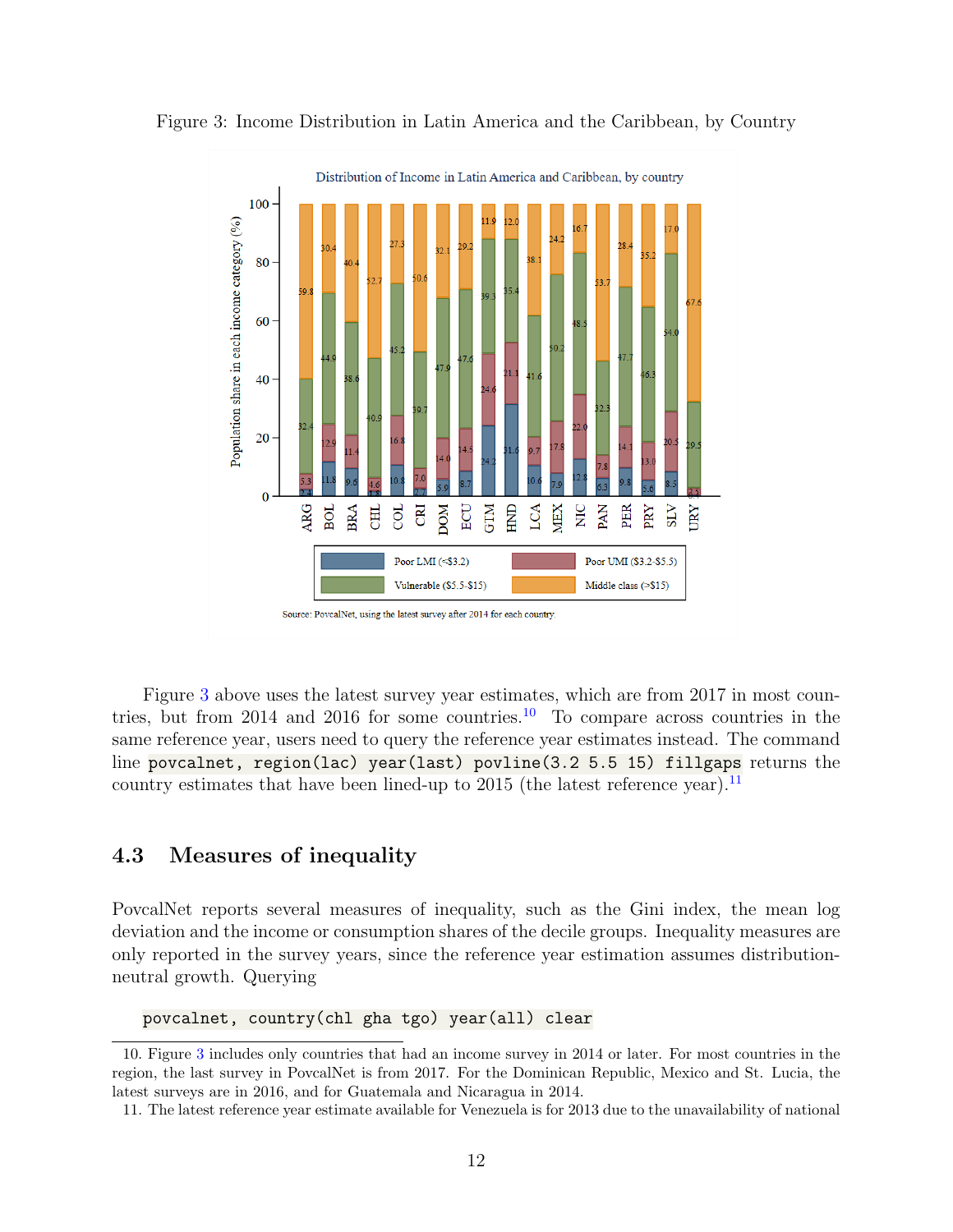loads all available inequality measures for Chile, Ghana and  $Togo.<sup>12</sup>$  With some more manipulations (see povcalnet\_examples example04), it is straightforward to produce Figure 4.



Figure 4: Gini Indices for Chile, Ghana and Togo

In Chile, inequality has been on a downward trend since the 1990s, dropping by more than 10 points between 1990 and 2017.<sup>13</sup> In contrast, inequality widened in Ghana between the mid-1990s and mid-2000s, with a plateauing in recent years. In Togo, which has a much shorter time series, inequality rose between 2006 and 2011, but turned around thereafter. When comparing the level of the Gini index across the three countries, it is important to bear in mind that Chile uses income, while Ghana and Togo use consumption. Inequality tends to be greater when measured in terms of income than in terms of consumption.<sup>14</sup>

PovcalNet also reports the income or consumption shares of the decile groups, which can be used to analyze distributional changes in more detail. In Figure 5, we have drawn (anonymous) growth incidence curves (GIC) for these three countries.<sup>15</sup> The GIC shows the

13. For a discussion of the decline in inequality in Latin America, see L´opez-Calva and Lustig (2010)

accounts data after 2014.

<sup>12.</sup> Chile uses income, while the other two countries use consumption expenditure as their welfare measure.

<sup>14.</sup> In a group of Latin American countries with both income and consumption surveys, Alvaredo and Gasparini (2015) estimate a multiplicative factor of 0.861 to scale down the income-based Gini indices.

<sup>15.</sup> Ravallion and Chen (2003) define the GIC in terms of the growth rate in incomes for a percentile (e.g. the 10th percentile). In contrast, we use the mean income of the quantile group (e.g. the bottom 10%) (as in Lakner and Milanovic (2016)). An anonymous GICs ignores the identity of people who make up the quantile groups in the initial and final years. As long as there is some mobility in the distribution, the quantile groups in these two years would consist of different persons.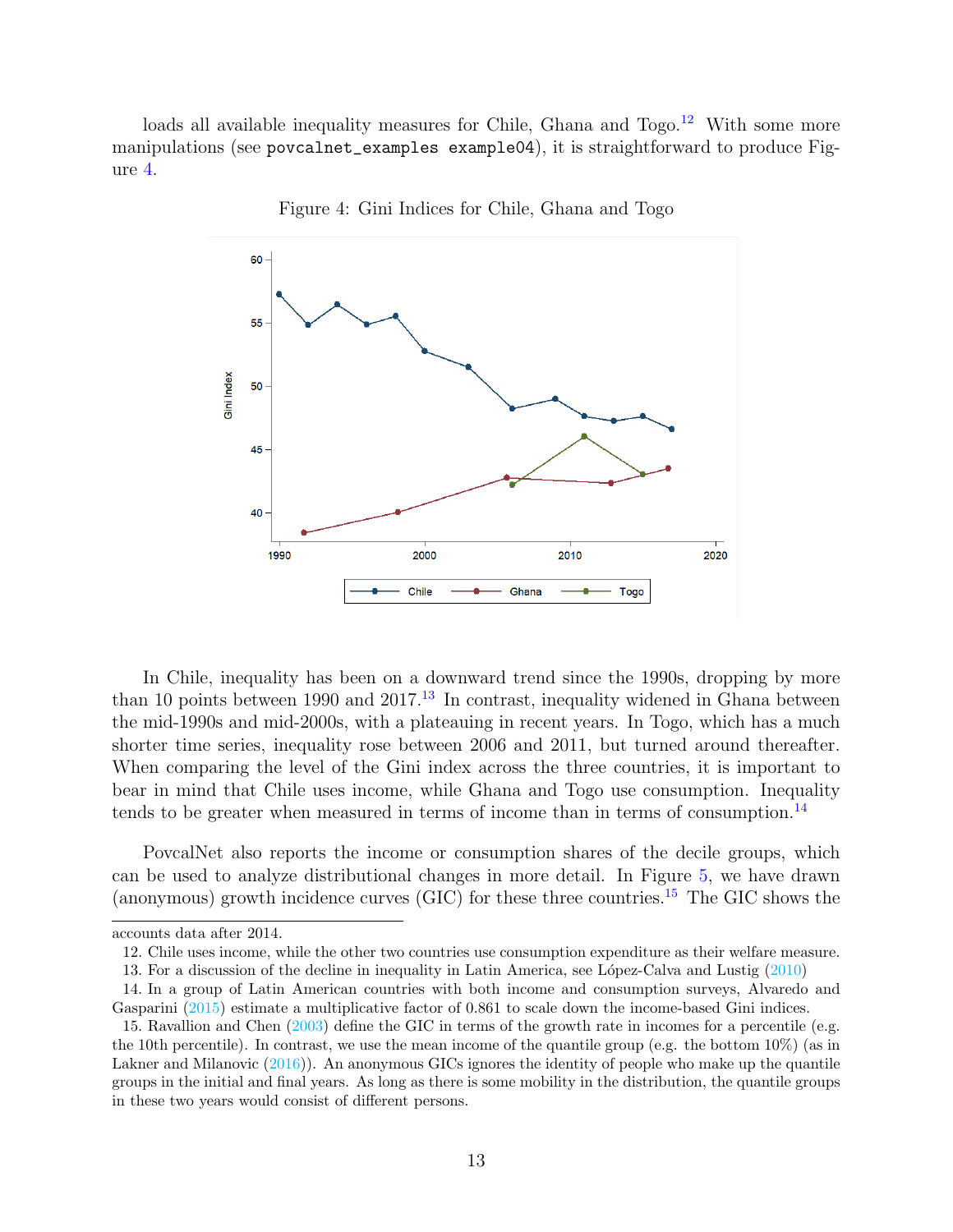growth rate of mean income between the initial and final year (varies across countries) for a given quantile group (e.g. the bottom 10%). A downward-sloping GIC is associated with a pro-poor or equalizing pattern of growth.



Figure 5: Income or Consumption Growth for Chile, Ghana and Togo, by Decile Group

Between 2011 and 2017, Chile showed strong growth in income, which was slightly propoor. While the bottom 10% grew at 7.4% per year, the top 10% grew at 5.7%. During an earlier period in Ghana (from 1998 to 2005), growth was pro-rich with the top 10% growing at a rate close to 6% and the bottom 10% growing at around 2%.

These patterns in the growth incidence curves are consistent with the trend in the Gini index observed in Figure 4. In Chile, the Gini index decreased modestly from 47.6 in 2011 to 46.6 in 2017. Ghana saw an increase of more than 2 points, from 40.1 in 1998 to 42.8 in 2005. The Gini index in Togo fell by more than 2 points from 46.0 in 2011 to 43.1 in 2015.

The decile shares can also be used to compute alternative measures of inequality and inclusive growth. For example, the Palma ratio, defined as the ratio of the income share of the top 10% to that of the bottom  $40\%$ , is easily calculated (Cobham and Sumner  $(2013)$ , Palma (2016)). Furthermore, the growth rate of the bottom 40% is also the World Bank's measure of inclusive growth (referred to as "Shared Prosperity"), and also features in the Sustainable Development Goal 10.1.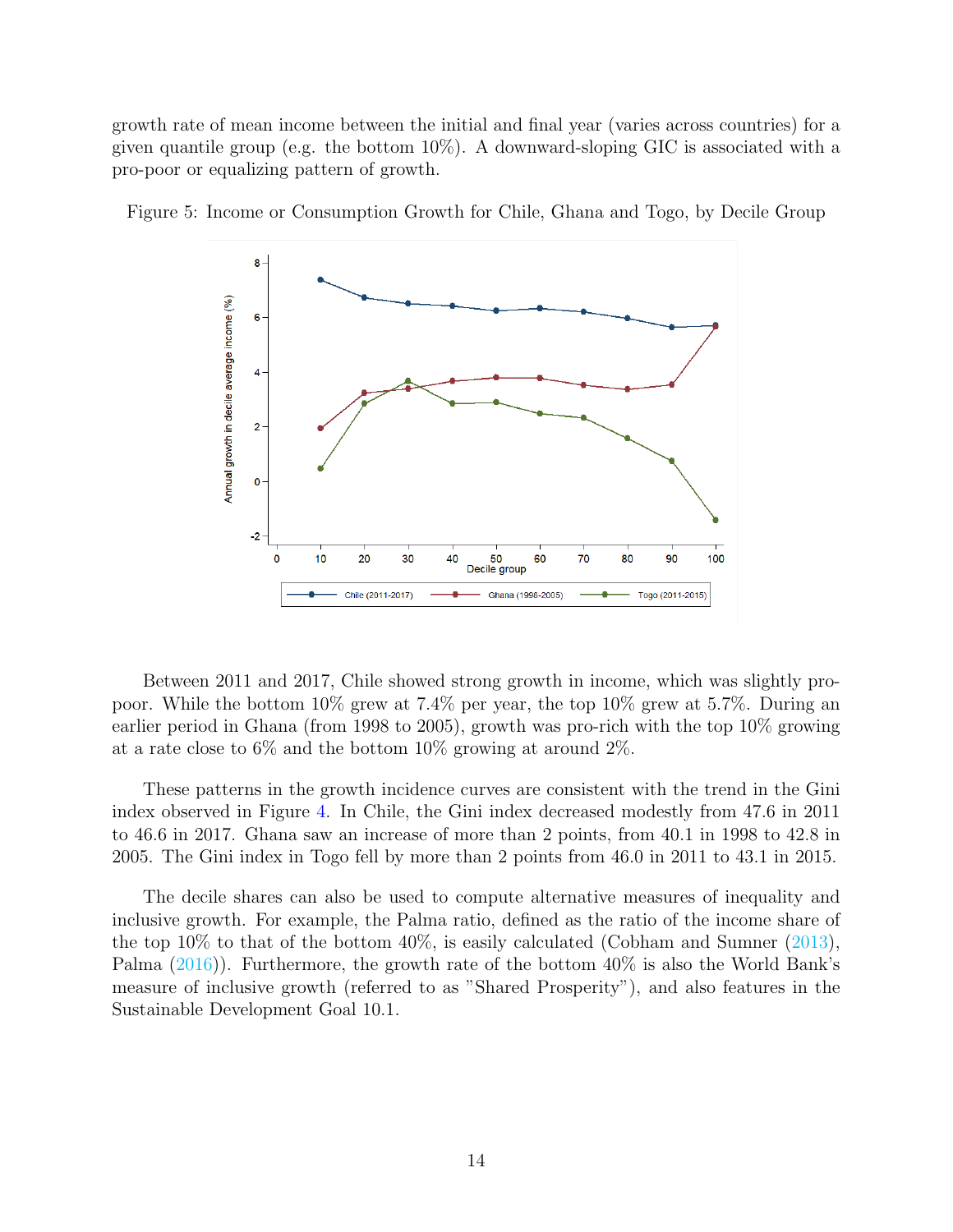#### 4.4 Combining PovcalNet with World Development Indicators

The indicators downloaded using povcalnet can be easily merged with any other Stata dataset. Here we illustrate the use with the World Development Indicators (WDI), which can be queried in Stata using the wbopendata package.<sup>16</sup>

Figure 6 shows the relationship between the Gini index (for the latest available year) and GDP per capita across countries. This replicates Figure 24.1 in Ferreira and Ravallion (2009), and confirms their main two findings: There is a negative (and statistically significant) association between inequality and mean income across countries. Furthermore, the variance of the Gini index declines with mean income. As Ferreira and Ravallion note, this implies that high inequality is primarily found in poor countries, while richer countries experience lower levels of inequality.



Figure 6: Relationship between inequality and GDP

### 5 Conclusion

This paper has described the Stata command povcalnet, which allows users to query the World Bank's global poverty and inequality measures directly from within Stata. The World

<sup>16.</sup> Some of the default PovcalNet indicators are also included in the WDI. For example, the poverty headcount ratios in the survey years at \$1.9 (indicator SI.POV.DDAY), \$3.2 (SI.POV.LMIC) and \$5.5 (SI.POV.UMIC), as well as the Gini index (SI.POV.GINI). Querying through povcalnet offers the flexibility of choosing own poverty lines, includes additional welfare measures (e.g. poverty gaps, mean log deviation), and provides additional details about the survey estimate (e.g. whether it is income or consumption).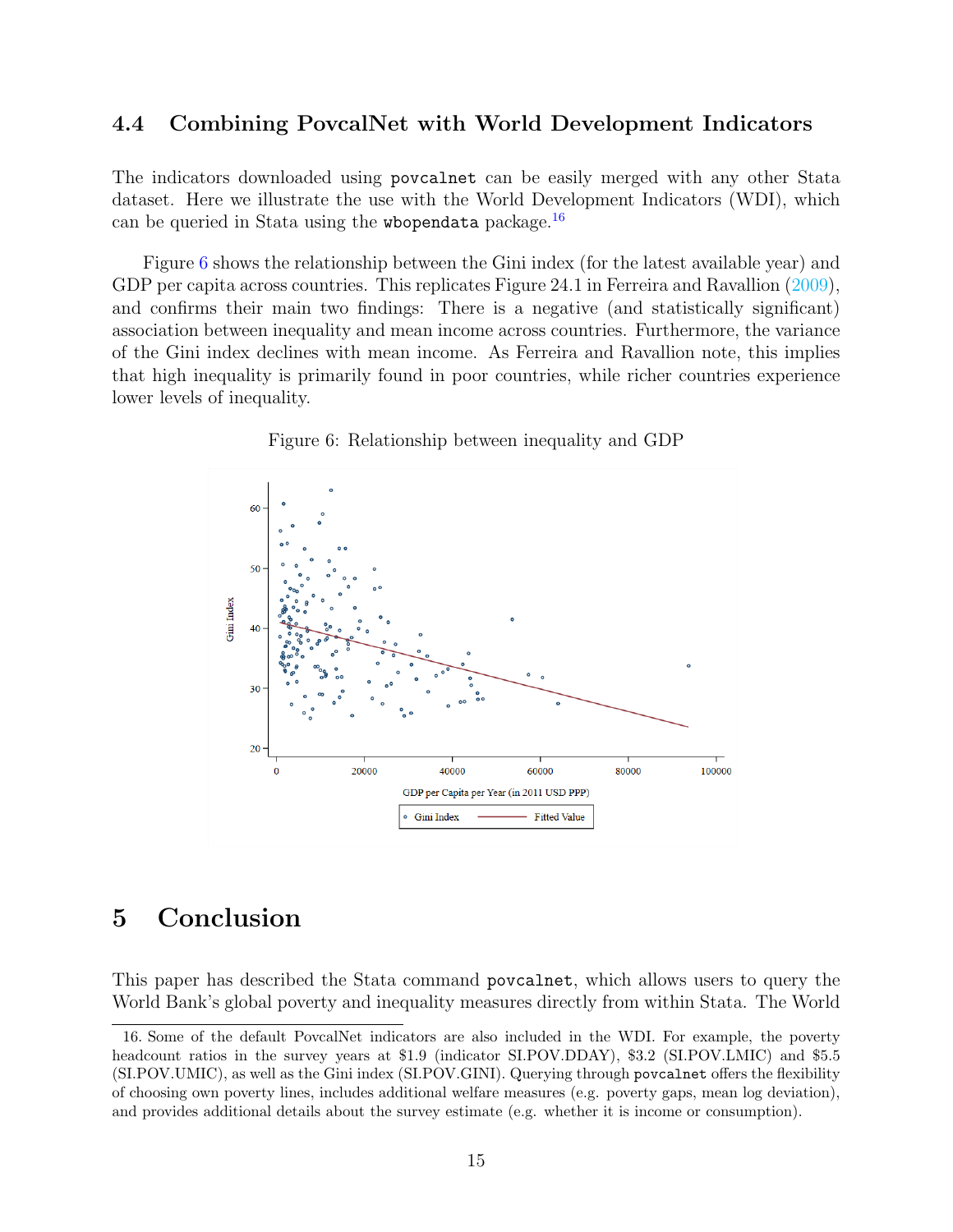Bank's poverty estimates are of strong public interest; for example they form the basis for monitoring countries' progress towards the Sustainable Development Goals. The tool offers considerable flexibility with the ability to estimate poverty at any line, for individual countries, or any group of countries. Accessing PovcalNet directly from within Stata improves the usability of the World Bank's global poverty and inequality numbers, as we have illustrated with several examples in this paper.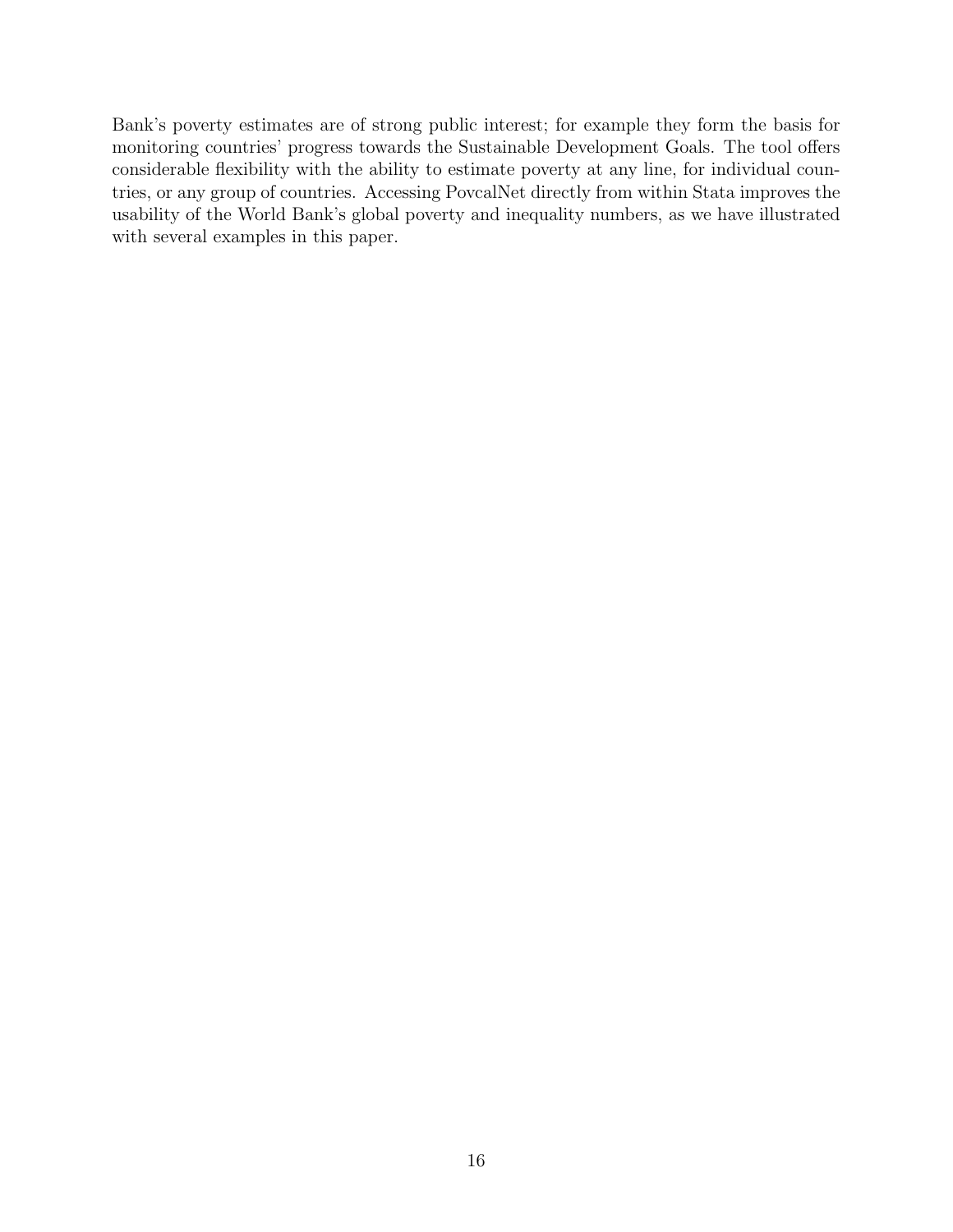### References

- Alvaredo, Facundo, and Leo Gasparini. 2015. "Recent Trends in Inequality and Poverty in Developing Countries." In Handbook of Income Distribution, edited by Anthony B. Atkinson and Francois Bourguignon, vol. 2. Elsevier.
- Atamanov, Aziz, Dean M. Jolliffe, Christoph Lakner, and Espen Beer Prydz. 2018. Purchasing Power Parities Used in Global Poverty Measurement. Global Poverty Monitoring Technical Note Series 5. The World Bank, September. [https://ideas.repec.org/p/](https://ideas.repec.org/p/wbk/wbgpmt/5.html) [wbk/wbgpmt/5.html](https://ideas.repec.org/p/wbk/wbgpmt/5.html).
- Cobham, Alex, and Andy Sumner. 2013. Is It All About the Tails? The Palma Measure of Income Inequality. Center for Global Development Working Paper 343. Center for Global Development.
- Ferreira, Francisco H. G., and Martin Ravallion. 2009. "Poverty and Inequality: The Global Context." In The Oxford Handbook of Economic Inequality, edited by Wiemer Salverda, Brian Nolan, and Timothy M. Smeeding. Oxford University Press.
- Jolliffe, Dean, Peter Lanjouw, Shaohua Chen, Aart Kraay, Christian Meyer, Mario Negre, Espen Beer Prydz, Renos Vakis, and Kyla Wethli. 2015. A Measured Approach to Ending Poverty and Boosting Shared Prosperity: Concepts, Data, and the Twin Goals. Policy Research Report. World Bank.
- Lakner, Christoph, and Branko Milanovic. 2016. "Global Income Distribution: From the Fall of the Berlin Wall to the Great Recession." World Bank Economic Review 30 (2): 203– 232.
- López-Calva, Luis F., and Nora Lustig, eds. 2010. Declining Inequality in Latin America: A Decade of Progress? United Nations Development Programme, Brookings Institution.
- Palma, José Gabriel. 2016. "Measuring Income Inequality: Comments on 'Do Nations Just Get the Inequality They Deserve? The "Palma Ratio" Reexamined.'" In Inequality and Growth: Patterns and Policy, edited by Kaushik Basu and Joseph E. Stiglitz, vol. 2. Palgrave Macmillan.
- Ravallion, Martin, and Shaohua Chen. 2003. "Measuring pro-poor growth." Economics Letters 78 (1): 93–99.
- World Bank. 2016. Poverty and Shared Prosperity 2016: Taking on Inequality. World Bank Group.
	- . 2018a. Poverty and Shared Prosperity 2018: Piecing Together the Poverty Puzzle. World Bank Group.
- . 2018b. Riding the Wave: An East Asian Miracle for the 21st Century. World Bank Group.
- Zhao, Qinghua. 2018. "PovcalNet API: Beta 201809." [http://iresearch.worldbank.org/](http://iresearch.worldbank.org/PovcalNet/docs/PovcalNet%20API.pdf) [PovcalNet/docs/PovcalNet%20API.pdf](http://iresearch.worldbank.org/PovcalNet/docs/PovcalNet%20API.pdf). (accessed: 01.10.2018).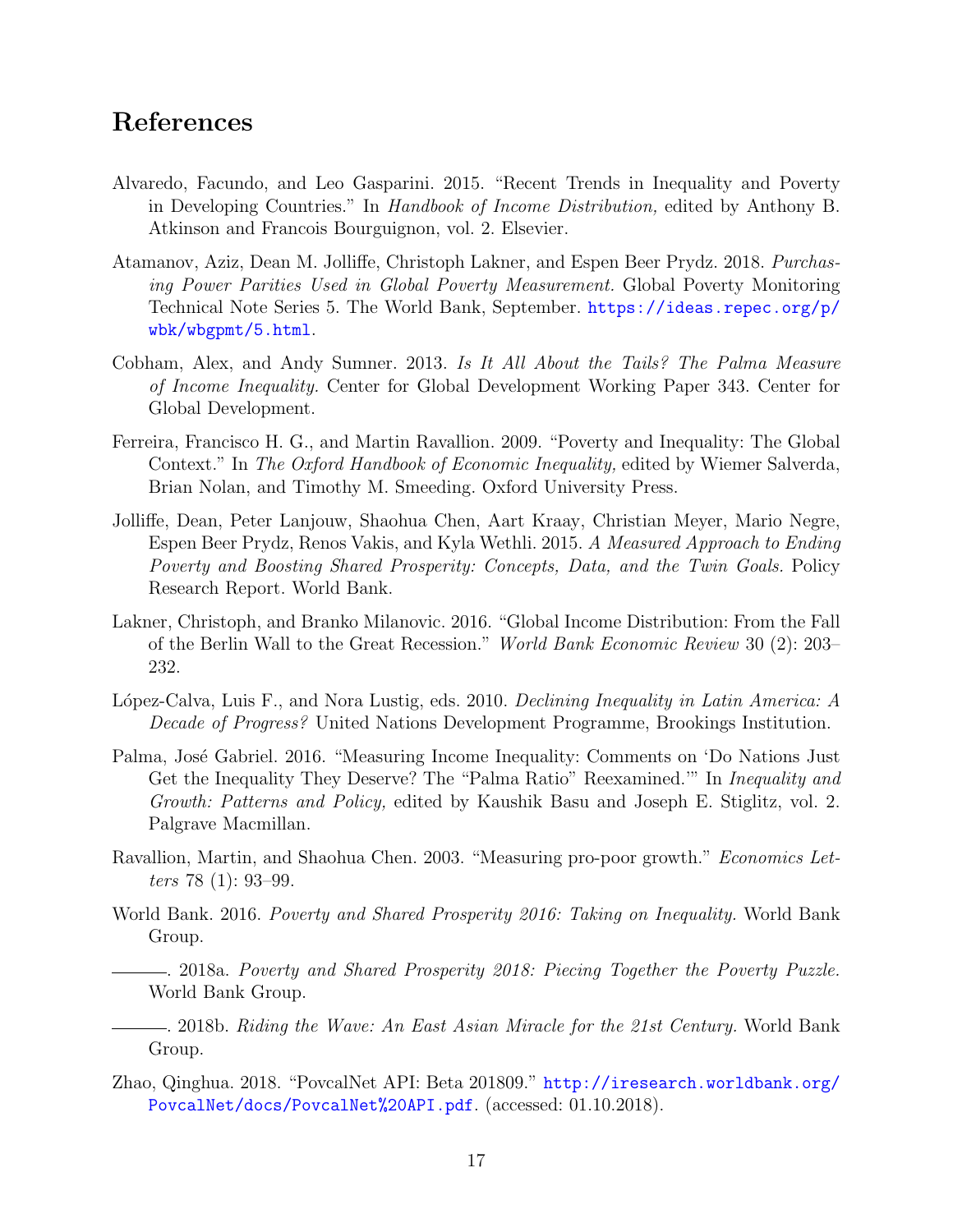# 6 Annex: Economy codes and regional classification used in PovcalNet

# 6.1 Country codes

| Code       | Name                               | Region     | Code       | Name                     | Region     |
|------------|------------------------------------|------------|------------|--------------------------|------------|
| ALB        | Albania                            | <b>ECA</b> | <b>LSO</b> | Lesotho                  | <b>SSA</b> |
| <b>DZA</b> | Algeria                            | <b>MNA</b> | <b>LBR</b> | Liberia                  | <b>SSA</b> |
| <b>AGO</b> | Angola                             | <b>SSA</b> | <b>LTU</b> | Lithuania                | <b>ECA</b> |
| ARG        | Argentina                          | <b>LAC</b> | <b>LUX</b> | Luxembourg               | OHI        |
| <b>ARM</b> | Armenia                            | <b>ECA</b> | <b>MDG</b> | Madagascar               | <b>SSA</b> |
| AUS        | Australia                          | OHI        | <b>MWI</b> | Malawi                   | <b>SSA</b> |
| <b>AUT</b> | Austria                            | <b>OHI</b> | <b>MYS</b> | Malaysia                 | EAP        |
| AZE        | Azerbaijan                         | <b>ECA</b> | <b>MDV</b> | Maldives                 | SAS        |
| <b>BGD</b> | Bangladesh                         | <b>SAS</b> | MLI        | Mali                     | <b>SSA</b> |
| <b>BLR</b> | <b>Belarus</b>                     | <b>ECA</b> | <b>MLT</b> | Malta                    | OHI        |
| <b>BEL</b> | Belgium                            | OHI        | <b>MRT</b> | Mauritania               | <b>SSA</b> |
| <b>BLZ</b> | <b>Belize</b>                      | LAC        | <b>MUS</b> | Mauritius                | <b>SSA</b> |
| <b>BEN</b> | Benin                              | <b>SSA</b> | <b>MEX</b> | Mexico                   | LAC        |
| <b>BTN</b> | Bhutan                             | SAS        | <b>FSM</b> | Micronesia,<br>Federated | EAP        |
|            |                                    |            |            | States of                |            |
| <b>BOL</b> | <b>Bolivia</b>                     | <b>LAC</b> | <b>MDA</b> | Moldova                  | <b>ECA</b> |
| <b>BIH</b> | Bosnia and Herzegovina             | <b>ECA</b> | <b>MNG</b> | Mongolia                 | EAP        |
| <b>BWA</b> | <b>Botswana</b>                    | <b>SSA</b> | <b>MNE</b> | Montenegro               | <b>ECA</b> |
| <b>BRA</b> | <b>Brazil</b>                      | LAC        | <b>MAR</b> | Morocco                  | <b>MNA</b> |
| <b>BGR</b> | Bulgaria                           | <b>ECA</b> | MOZ        | Mozambique               | <b>SSA</b> |
| <b>BFA</b> | Burkina Faso                       | <b>SSA</b> | <b>MMR</b> | Myanmar                  | EAP        |
| <b>BDI</b> | Burundi                            | <b>SSA</b> | <b>NAM</b> | Namibia                  | <b>SSA</b> |
| <b>CPV</b> | Cabo Verde                         | <b>SSA</b> | <b>NPL</b> | Nepal                    | <b>SAS</b> |
| <b>CMR</b> | Cameroon                           | <b>SSA</b> | <b>NLD</b> | Netherlands              | OHI        |
| CAN        | Canada                             | OHI        | <b>NIC</b> | Nicaragua                | LAC        |
| CAF        | Central African Republic           | <b>SSA</b> | <b>NER</b> | Niger                    | <b>SSA</b> |
| <b>TCD</b> | Chad                               | <b>SSA</b> | <b>NGA</b> | Nigeria                  | <b>SSA</b> |
| <b>CHL</b> | Chile                              | LAC        | <b>MKD</b> | North Macedonia          | <b>ECA</b> |
| <b>CHN</b> | China                              | EAP        | <b>NOR</b> | Norway                   | OHI        |
| COL        | Colombia                           | LAC        | PAK        | Pakistan                 | <b>SAS</b> |
| <b>COM</b> | Comoros                            | SSA        | PAN        | Panama                   | LAC        |
| <b>COD</b> | Congo, Democratic Re-<br>public of | <b>SSA</b> | <b>PNG</b> | Papua New Guinea         | EAP        |
| COG        | Congo, Republic of                 | <b>SSA</b> | <b>PRY</b> | Paraguay                 | LAC        |
| <b>CRI</b> | Costa Rica                         | LAC        | <b>PER</b> | Peru                     | LAC        |
| <b>CIV</b> | Cote d'Ivoire                      | <b>SSA</b> | PHL        | Philippines              | EAP        |
| <b>HRV</b> | Croatia                            | ECA        | POL        | Poland                   | <b>ECA</b> |
|            |                                    |            |            |                          |            |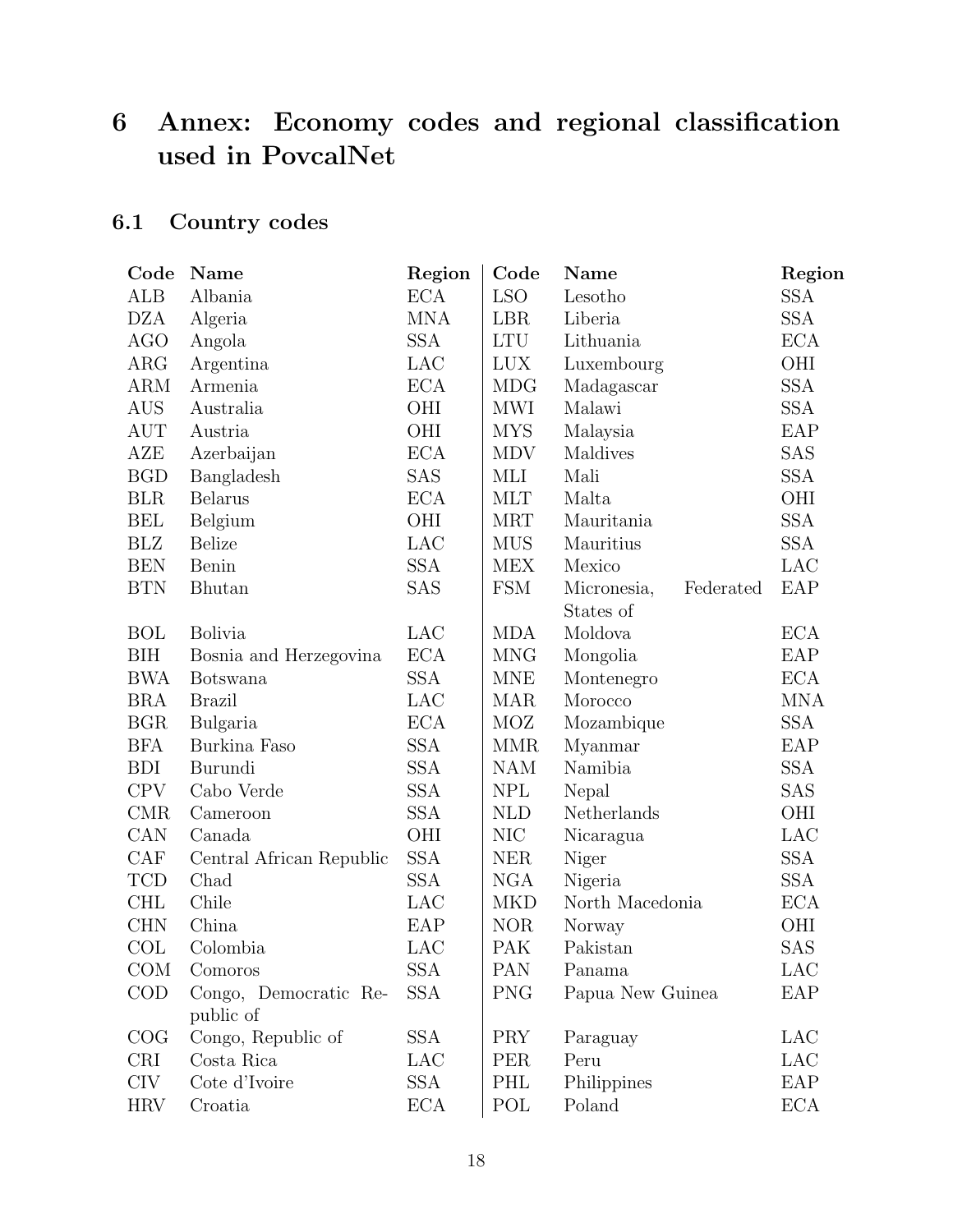| Code       | Name                      | Region     | Code                        | Name                                      | Region     |
|------------|---------------------------|------------|-----------------------------|-------------------------------------------|------------|
| <b>CYP</b> | Cyprus                    | OHI        | PRT                         | Portugal                                  | OHI        |
| CZE        | Czech Republic            | <b>ECA</b> | <b>ROU</b>                  | Romania                                   | <b>ECA</b> |
| <b>DNK</b> | Denmark                   | OHI        | <b>RUS</b>                  | Russian Federation                        | <b>ECA</b> |
| DJI        | Djibouti                  | <b>MNA</b> | <b>RWA</b>                  | Rwanda                                    | <b>SSA</b> |
| <b>DOM</b> | Dominican Republic        | LAC        | <b>WSM</b>                  | Samoa                                     | EAP        |
| ECU        | Ecuador                   | LAC        | <b>STP</b>                  | Sao Tome and Principe                     | <b>SSA</b> |
| EGY        | Egypt, Arab Republic of   | <b>MNA</b> | <b>SEN</b>                  | Senegal                                   | <b>SSA</b> |
| <b>SLV</b> | El Salvador               | LAC        | <b>SRB</b>                  | Serbia                                    | <b>ECA</b> |
| <b>EST</b> | Estonia                   | <b>ECA</b> | <b>SYC</b>                  | Seychelles                                | <b>SSA</b> |
| <b>SWZ</b> | Eswatini                  | <b>SSA</b> | <b>SLE</b>                  | Sierra Leone                              | <b>SSA</b> |
| <b>ETH</b> | Ethiopia                  | <b>SSA</b> | <b>SVK</b>                  | Slovak Republic                           | <b>ECA</b> |
| FJI        | Fiji                      | EAP        | <b>SVN</b>                  | Slovenia                                  | <b>ECA</b> |
| <b>FIN</b> | Finland                   | OHI        | <b>SLB</b>                  | Solomon Islands                           | EAP        |
| <b>FRA</b> | France                    | OHI        | ZAF                         | South Africa                              | <b>SSA</b> |
| GAB        | Gabon                     | <b>SSA</b> | <b>SSD</b>                  | South Sudan                               | <b>SSA</b> |
| <b>GMB</b> | Gambia, The               | <b>SSA</b> | <b>ESP</b>                  | Spain                                     | OHI        |
| <b>GEO</b> | Georgia                   | <b>ECA</b> | <b>LKA</b>                  | Sri Lanka                                 | SAS        |
| DEU        | Germany                   | OHI        | <b>LCA</b>                  | St. Lucia                                 | LAC        |
| <b>GHA</b> | Ghana                     | <b>SSA</b> | <b>SDN</b>                  | Sudan                                     | <b>SSA</b> |
| GRC        | Greece                    | OHI        | <b>SUR</b>                  | Suriname                                  | LAC        |
| <b>GTM</b> | Guatemala                 | LAC        | <b>SWE</b>                  | Sweden                                    | OHI        |
| <b>GIN</b> | Guinea                    | <b>SSA</b> | <b>CHE</b>                  | Switzerland                               | OHI        |
| <b>GNB</b> | Guinea-Bissau             | <b>SSA</b> | $\ensuremath{\mathrm{SYR}}$ | Syrian Arab Republic                      | <b>MNA</b> |
| <b>GUY</b> | Guyana                    | LAC        | ${\rm TJK}$                 | Tajikistan                                | <b>ECA</b> |
| <b>HTI</b> | Haiti                     | LAC        | <b>TZA</b>                  | Tanzania                                  | <b>SSA</b> |
| <b>HND</b> | Honduras                  | LAC        | <b>THA</b>                  | Thailand                                  | EAP        |
| <b>HUN</b> | Hungary                   | <b>ECA</b> | <b>TLS</b>                  | Timor-Leste                               | EAP        |
| ISL        | Iceland                   | OHI        | <b>TGO</b>                  | Togo                                      | <b>SSA</b> |
| <b>IND</b> | India                     | <b>SAS</b> | <b>TON</b>                  | Tonga                                     | EAP        |
| <b>IDN</b> | Indonesia                 | EAP        | <b>TTO</b>                  | Trinidad and Tobago                       | LAC        |
| <b>IRN</b> | Iran, Islamic Republic of | <b>MNA</b> | TUN                         | Tunisia                                   | MNA        |
| <b>IRQ</b> | Iraq                      | <b>MNA</b> | TUR                         | Turkey                                    | <b>ECA</b> |
| IRL        | Ireland                   | OHI        | TKM                         | Turkmenistan                              | <b>ECA</b> |
| <b>ISR</b> | Israel                    | <b>OHI</b> | TUV                         | Tuvalu                                    | EAP        |
| <b>ITA</b> | Italy                     | OHI        | UGA                         | Uganda                                    | <b>SSA</b> |
| <b>JAM</b> | Jamaica                   | LAC        | <b>UKR</b>                  | Ukraine                                   | <b>ECA</b> |
| <b>JPN</b> | Japan                     | OHI        | GBR                         | United Kingdom                            | OHI        |
| <b>JOR</b> | Jordan                    | <b>MNA</b> | <b>USA</b>                  | United States                             | OHI        |
| KAZ        | Kazakhstan                | <b>ECA</b> | <b>URY</b>                  | Uruguay                                   | LAC        |
| <b>KEN</b> | Kenya                     | <b>SSA</b> | UZB                         | Uzbekistan                                | <b>ECA</b> |
| <b>KIR</b> | Kiribati                  | EAP        | <b>VUT</b>                  | Vanuatu                                   | EAP        |
| <b>KOR</b> | Korea, Republic of        | OHI        | <b>VEN</b>                  | Venezuela,<br>Republica<br>Bolivariana de | LAC        |
| <b>XKX</b> | Kosovo                    | <b>ECA</b> | <b>VNM</b>                  | Vietnam                                   | EAP        |
|            |                           |            |                             |                                           |            |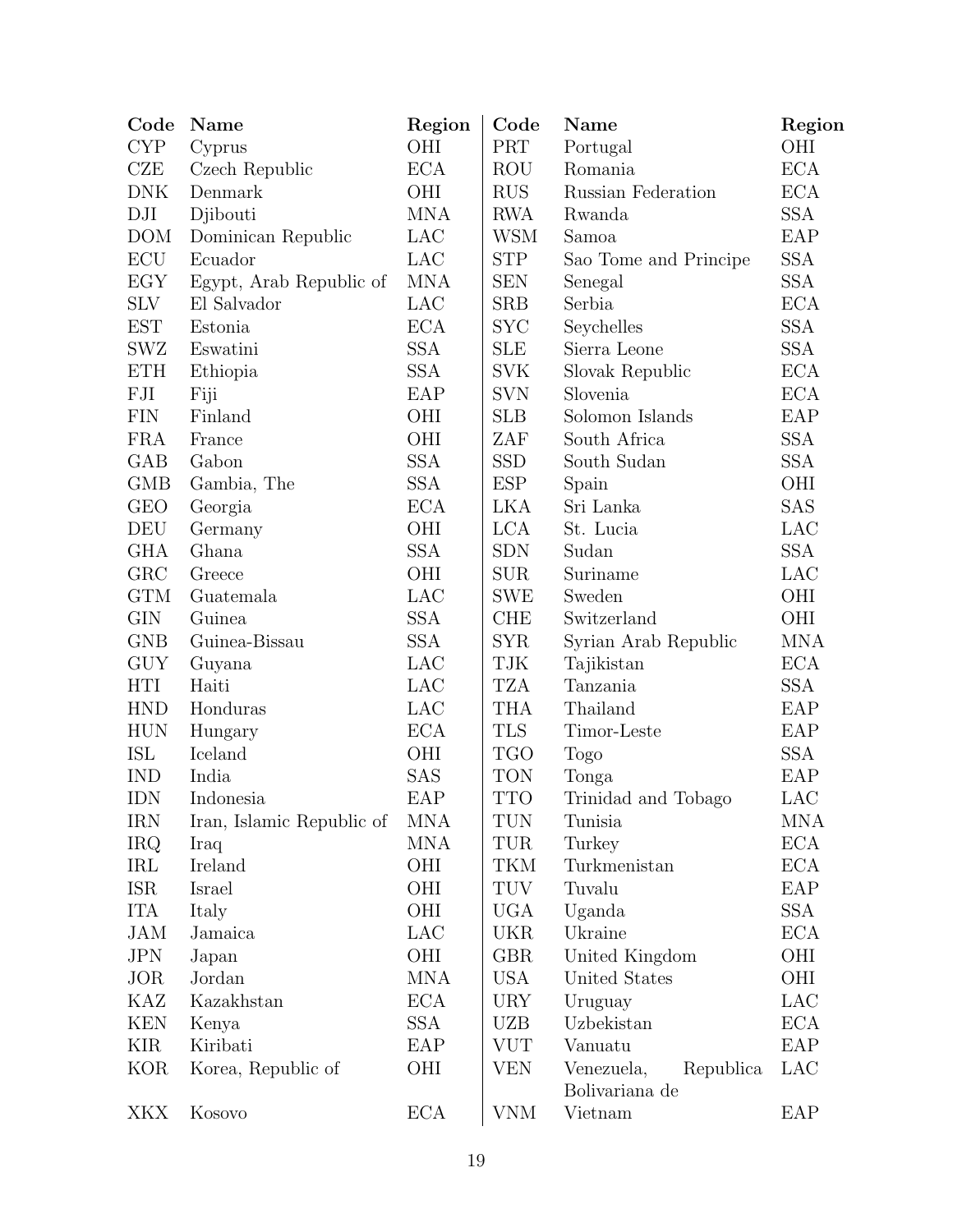|     | Code Name                   | Region   Code Name |            |                    | Region     |
|-----|-----------------------------|--------------------|------------|--------------------|------------|
| KGZ | Kyrgyz Republic             | <b>ECA</b>         | <b>PSE</b> | West Bank and Gaza | <b>MNA</b> |
| LAO | Lao People's Democratic EAP |                    | YEM        | Yemen, Republic of | <b>MNA</b> |
|     | Republic                    |                    |            |                    |            |
| LVA | Latvia                      | <b>ECA</b>         | ZMB        | Zambia             | <b>SSA</b> |
| LBN | Lebanon                     | <b>MNA</b>         | ZWE        | Zimbabwe           | <b>SSA</b> |

### 6.2 Regions

| Region     | Description                     |
|------------|---------------------------------|
| EAP        | East Asia and Pacific           |
| <b>ECA</b> | Europe and Central Asia         |
| <b>OHI</b> | Other High Income               |
| LAC        | Latin America and the Caribbean |
| <b>MNA</b> | Middle East and North Africa    |
| <b>SAS</b> | South Asia                      |
| SS A       | Sub-Saharan Africa              |
|            |                                 |

### 6.3 Reproducible examples

| Stata code 1: Global Poverty Trends 1990-2015 |  |  |  |
|-----------------------------------------------|--|--|--|
|                                               |  |  |  |

```
povcalnet wb, clear
keep if year > 1989
keep if regioncode == " WLD "
gen poorpop = headcount * population
gen hcpercent = round ( headcount *100 , 0.1)
gen poorpopround = round ( poorpop , 1)
twoway (sc hcpercent year, yaxis (1) mlab (hcpercent) \frac{1}{1}mlabpos (7) mlabsize (vsmall) c(1) ) (1) ///
       (sc poorpopround year, yaxis (2) mlab (poorpopround) ///
        mlabsize (vsmall) mlabpos (1) c(1)), ///
      yti ("Poverty Rate (\%)" " ", size (small) axis (1)) ///
      ylab (0(10) 40, labs (small) nogrid angle (0) axis (1) ) ///
      yti ("Number of Poor (million)", size (small) axis (2)) ///
      ylab (0(400) 2000, labs (small) angle (0) axis (2) ) \frac{1}{1}xlabel( , 1abel, 1abs (small) ) xtille('Year', size(small) ) ///
      graphregion (c (white)) ysize (5) xsize (5) \frac{1}{1}legend (order ( \frac{1}{2} ///
      1 " Poverty Rate (% of people living below $1 .90) " ///
      2 "Number of people who live below $1.90") si (vsmall) ///
      row (2) ) scheme ( s2color )
```
Stata code 2: Millions of poor by region (reference year)

```
povcalnet wb, clear
keep if year > 1989
```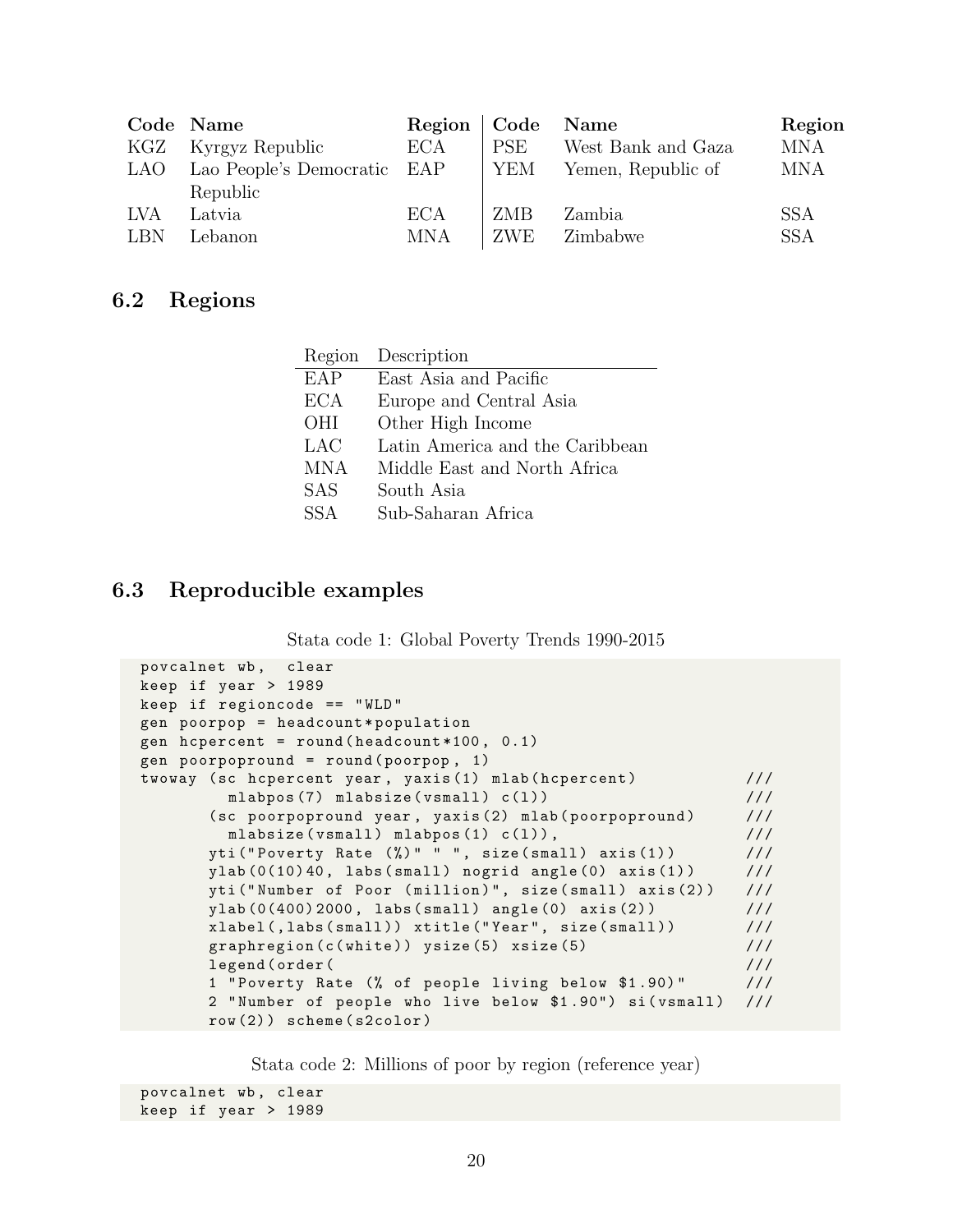```
gen poorpop = headcount * population
gen hcpercent = round ( headcount *100 , 0.1)
gen poorpopround = round ( poorpop , 1)
encode region, gen(rid)
levelsof rid, local (regions)
foreach region of local regions {
  local legend = '"'legend' 'region' "': label rid 'region''" "'
}
keep year rid poorpop
reshape wide poorpop, i (year) j (rid)
foreach i of numlist 2(1) 7{
  egen poorpopacc 'i '= rowtotal ( poorpop1 - poorpop 'i ')
}
twoway (area poorpop1 year) \frac{1}{1} ///
  ( rarea poorpopacc2 poorpop1 year ) ///
  ( rarea poorpopacc3 poorpopacc2 year ) ///
 ( rarea poorpopacc4 poorpopacc3 year ) ///
  ( rarea poorpopacc5 poorpopacc4 year ) ///
  ( rarea poorpopacc6 poorpopacc5 year ) ///
  ( rarea poorpopacc7 poorpopacc6 year ) ///
  (line poorpopacc7 year, lwidth (midthick) lcolor (gs0)), ///
  ytitle ("Millions of Poor" " ", size (small)) ///xtitle (" " "", size (small)) scheme (s2color) \frac{1}{1}graphregion (c (white)) ysize (7) xsize (8) \frac{1}{1}ylabel (, labs ( small ) nogrid angle ( verticle ) ) \frac{1}{1}xlabel (, labs (small)) legend (order ('legend') si (vsmall))
```
Stata code 3: Distribution of Income in Latin America and Caribbean, by country

```
povcalnet, region (lac) year (last) povline (3.2 5.5 15) clear
keep if datatype ==2 & year >=2014 // keep income surveys
keep povertyline countrycode countryname year headcount
replace povertyline = povertyline *100
replace headcount = headcount *100
tostring povertyline, replace format (%12.0f) force
reshape wide headcount, i (year countrycode countryname ) j (povertyline)
  string
gen percentage_0 = headcount320
gen percentage_1 = headcount550 - headcount320
gen percentage_2 = headcount1500 - headcount550
gen percentage_3 = 100 - headcount1500
keep countrycode countryname year percentage_ *
reshape long percentage_, i (year countrycode countryname ) j (category)
la define category 0 "Poor LMI (< $3.2)" 1 "Poor UMI ($3.2-$5.5)" ///
                   2 " Vulnerable ( $5 .5 - $15 ) " 3 " Middle class ( > $15 ) "
la val category category
la var category ""
local title " Distribution of Income in Latin America and Caribbean , by
 country "
local note "Source: PovcalNet, using the latest survey after 2014 for
 each country ."
local yti " Population share in each income category (%) "
graph bar (mean) percentage, inten (*0.7) o (category) ///
  o (countrycode, lab (labsi (small) angle (vertical))) stack asy ///
```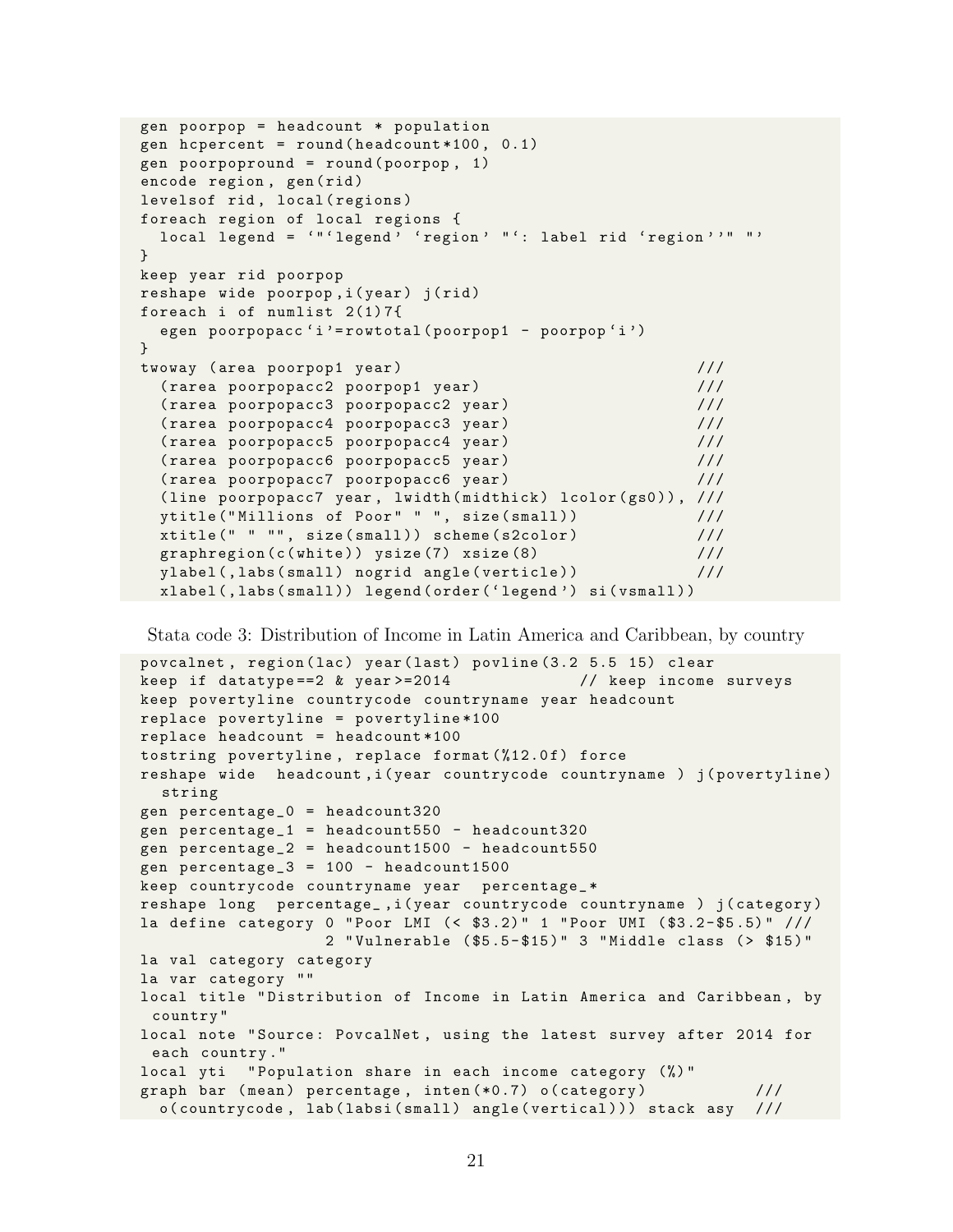| blab(bar, pos(center) format(%3.1f) si(tiny))        | 111 |
|------------------------------------------------------|-----|
| $ti("'title", si(small)) note("'note", si(*.7))$     | 111 |
| graphregion( $c(\text{white})$ ) ysize(6) xsize(6.5) | 111 |
| legend(si(vsmall) r(3)) yti("'yti'", si(small))      | 111 |
| ylab(,labs(small) nogrid angle(0)) scheme(s2color)   |     |

Stata code 4: Gini Indices for Chile, Ghana and Togo

```
program example06
povcalnet, country (chl gha tgo) year (all) clear
  replace gini = gini * 100keep if datayear > 1989
  twoway ( connected gini datayear if countrycode == " CHL ") ///
    (connected gini datayear if countrycode == "GHA") ///( connected gini datayear if countrycode == " TGO ") , ///
    ytitle ("Gini Index" " ", size (small)) \frac{1}{1}xtitle (" " "", size (small)) ylabel (, labs (small) nogrid ///
    angle ( verticle ) ) xlabel (, labs ( small ) ) \frac{1}{1} ///
    graphregion ( c ( white ) ) scheme ( s2color ) \frac{1}{2} //
    legend ( order (1 " Chile" 2 " Ghana" 3 " Togo") si ( small ) row (1) )
```
Stata code 5: Welfare Growth for Chile, Ghana and Togo, by decile

```
povcalnet, country (chl gha tgo) year (all) clear
reshape long decile, i (countrycode datayear) j (dec)
egen panelid=group (countrycode dec)
replace datayear = int ( datayear )
xtset panelid datayear
replace decile =10* decile * mean
gen g = (((decile/L6. decide)^(1/6)) -1) *100replace g = (((decile/L7. decile)^(1/7)) -1)*100 if countrycode == "GHA"
replace g = (((decile/L4. decile)^(1/4)) -1)*100 if countrycode =="TGO"
replace dec =10* dec
twoway (sc g dec if datayear==2017 & countrycode=="CHL", c(1)) ///
   (sc g dec if datayear == 2005 & countrycode == "GHA'', c(1)) ///
   (sc g dec if datayear==2015 & countrycode=="TGO", c(1)), ///
   yti ("Annual growth in decile average income (\%)" " ", ///
   size(small) xlabel (0(10) 100, labs (small) ) ///
   xtitle ("Decile group", size (small)) graphregion (c (white)) ///
   legend ( order (1 " Chile (2011 -2017) " ///
   2 " Ghana (1998 -2005) " 3 " Togo (2011 -2015) ") ///
   si(vsmall) row(1)) scheme (s2color)
```
Stata code 6: Relationship between inequality and GDP

```
set checksum off
wbopendata, indicator (NY.GDP.PCAP.PP.KD) long clear
tempfile PerCapitaGDP
save 'PerCapitaGDP', replace
povcalnet, povline (1.9) country (all) year (last) clear
keep countrycode countryname year gini
```